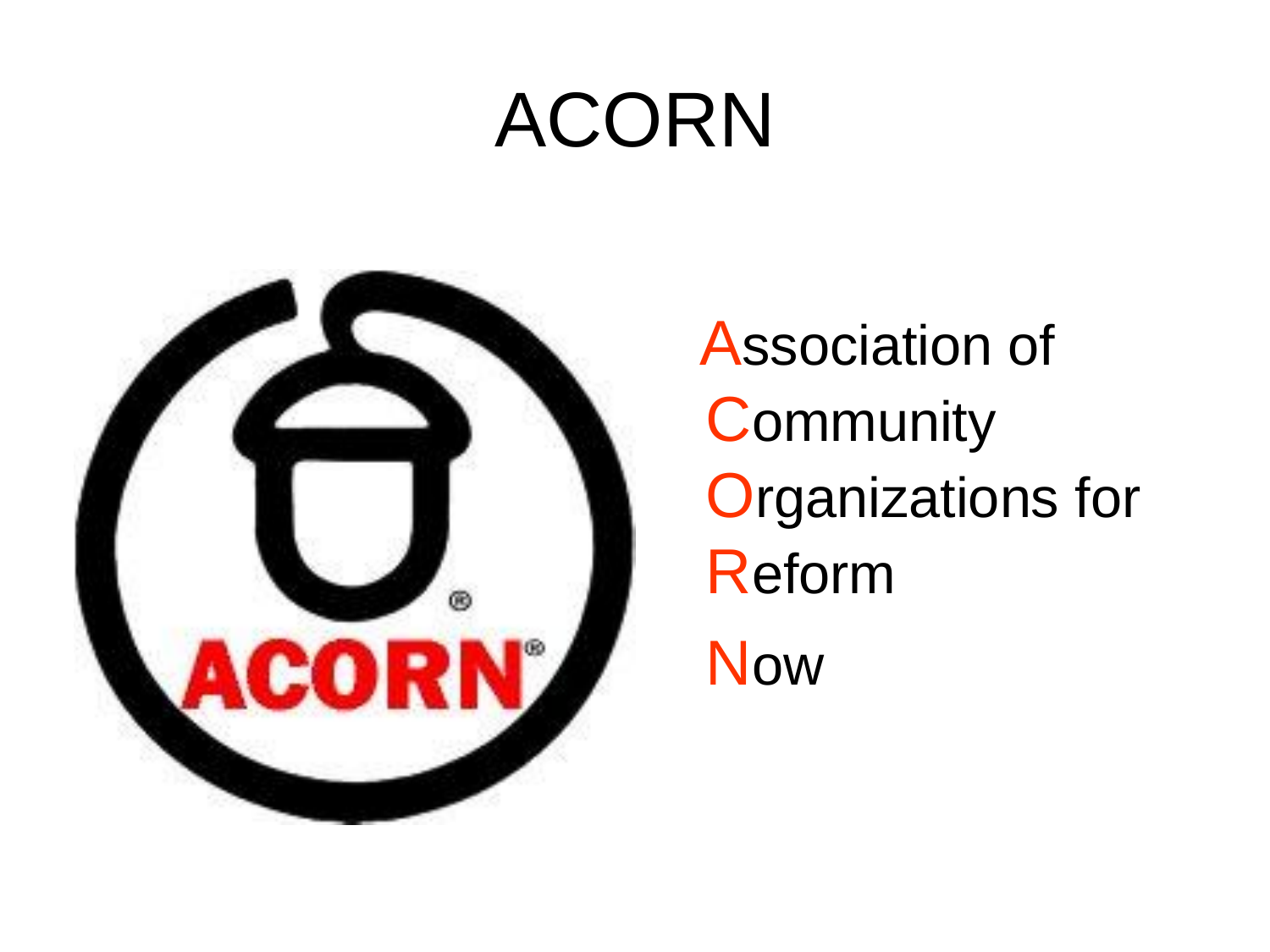### Hannah Giles and James O'Keefe YouTube videos exposed ACORN

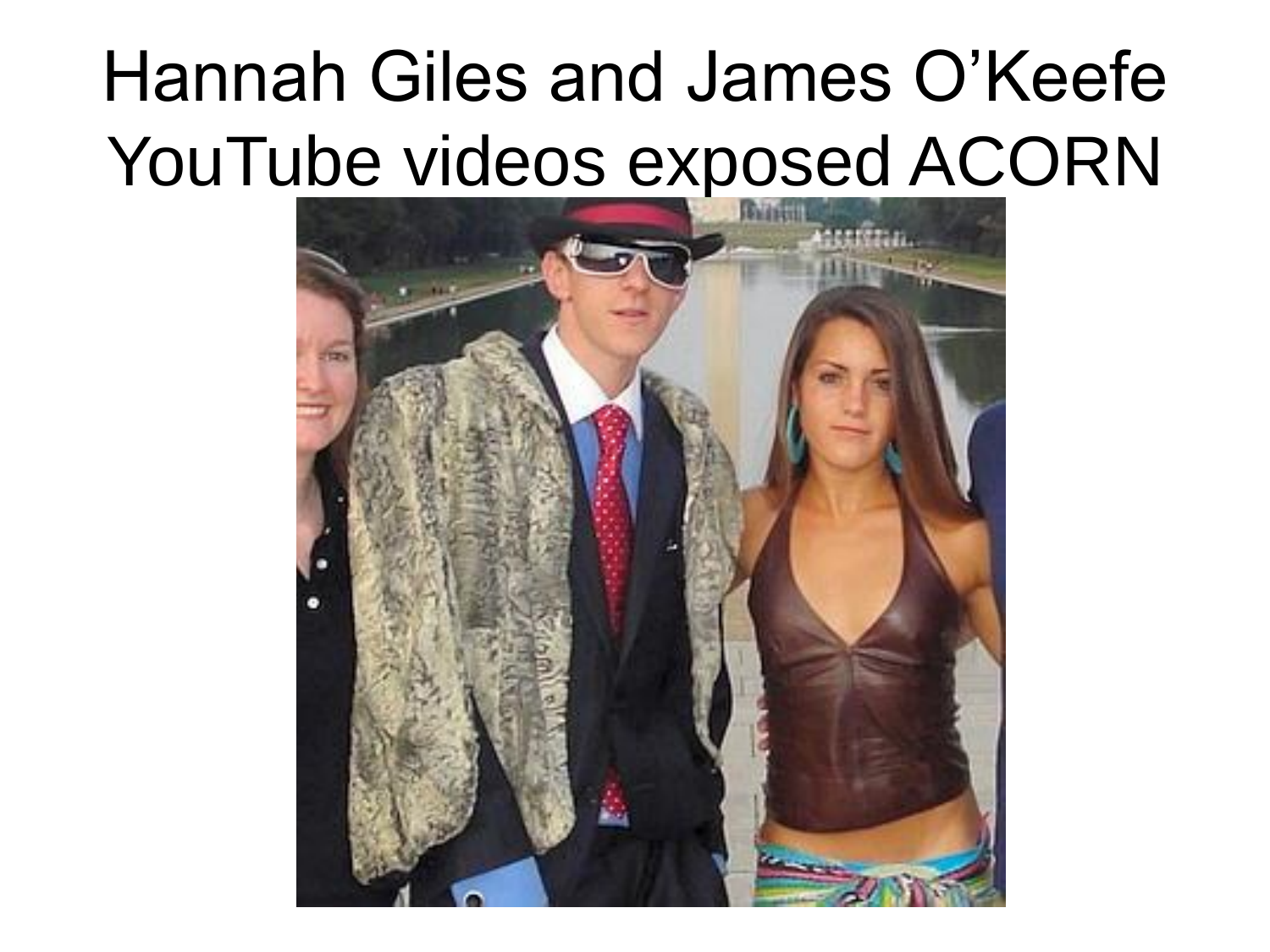### ACORN is a Dangerous **Organization**

- Usually, we worry about foreign enemies invading us
- One of our enemies is already among us. Its name is ACORN:
	- Their mission is to implement socialism
	- The are willing to subvert our Constitution
	- They are deeply embedded in our communities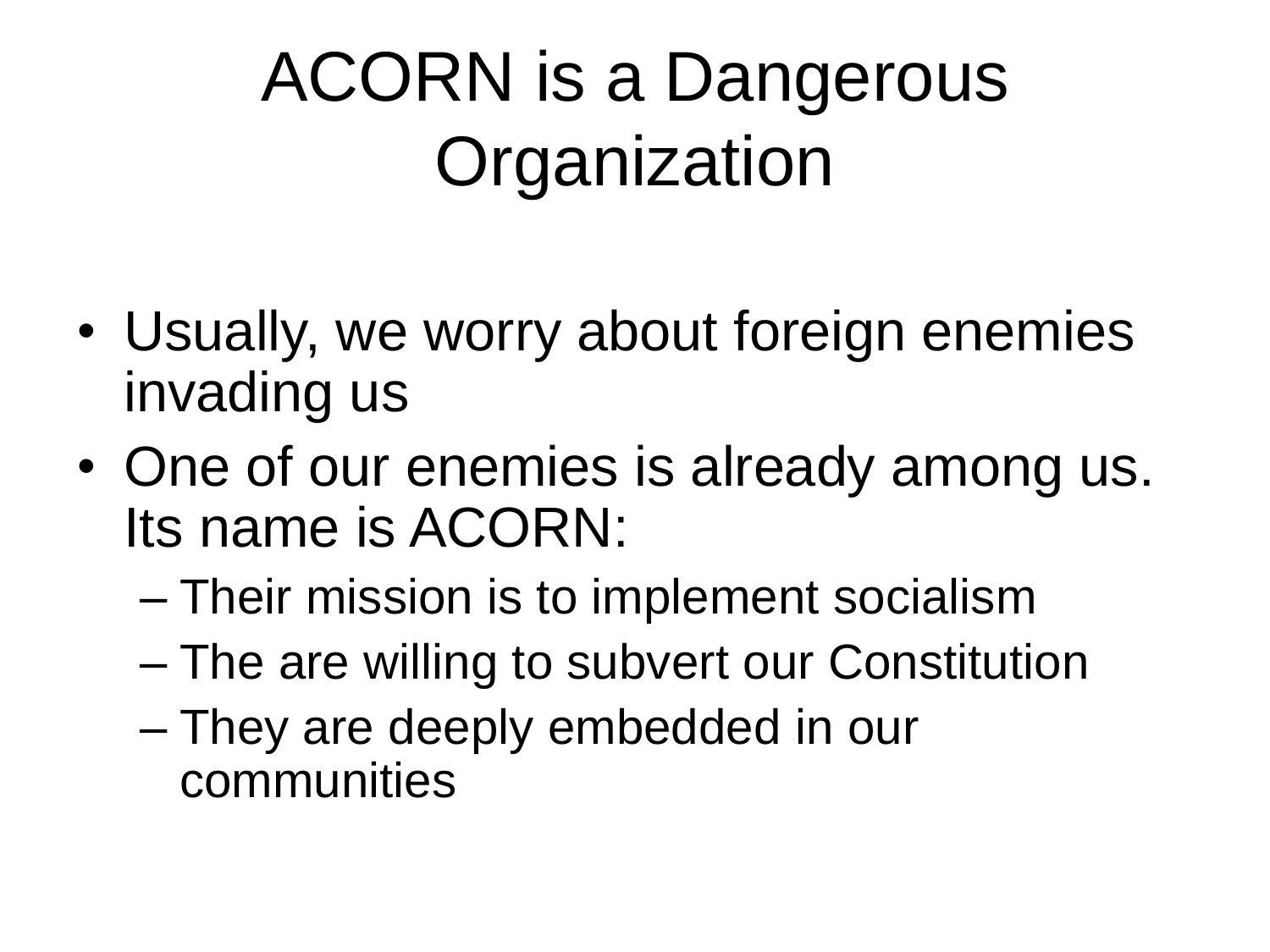# Agenda

- History of ACORN
- Some scary ACORN activities
- Sources of funding
- Connections to Barack Obama
- What we can do to fight this enemy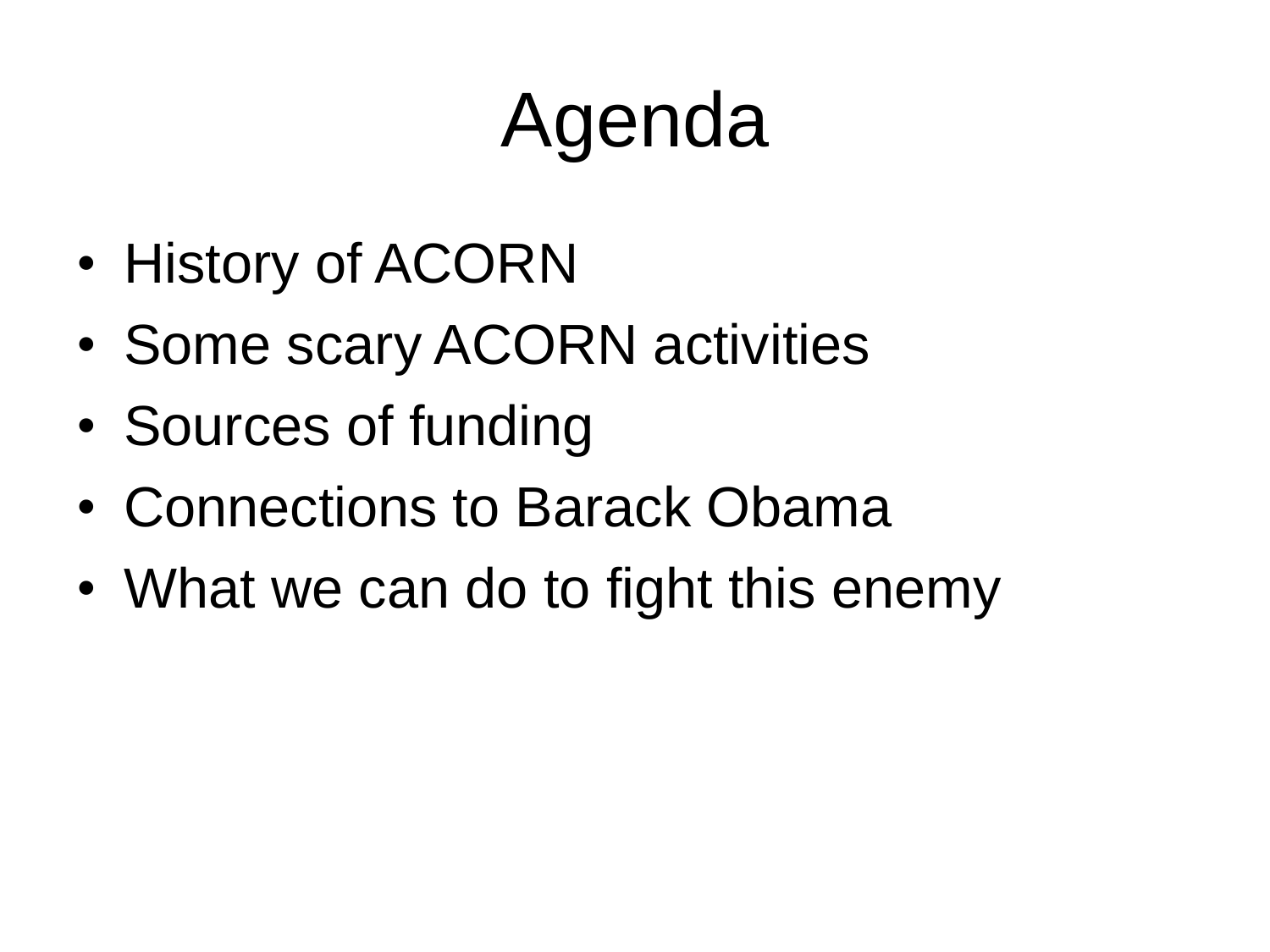# Who is ACORN?

- The nation's largest radical organization
- 400,000 members
- 1200 neighborhood chapters
- 110 cities
- Also expanding internationally:
	- Canada
	- Mexico
	- Peru
	- Argentina
	- India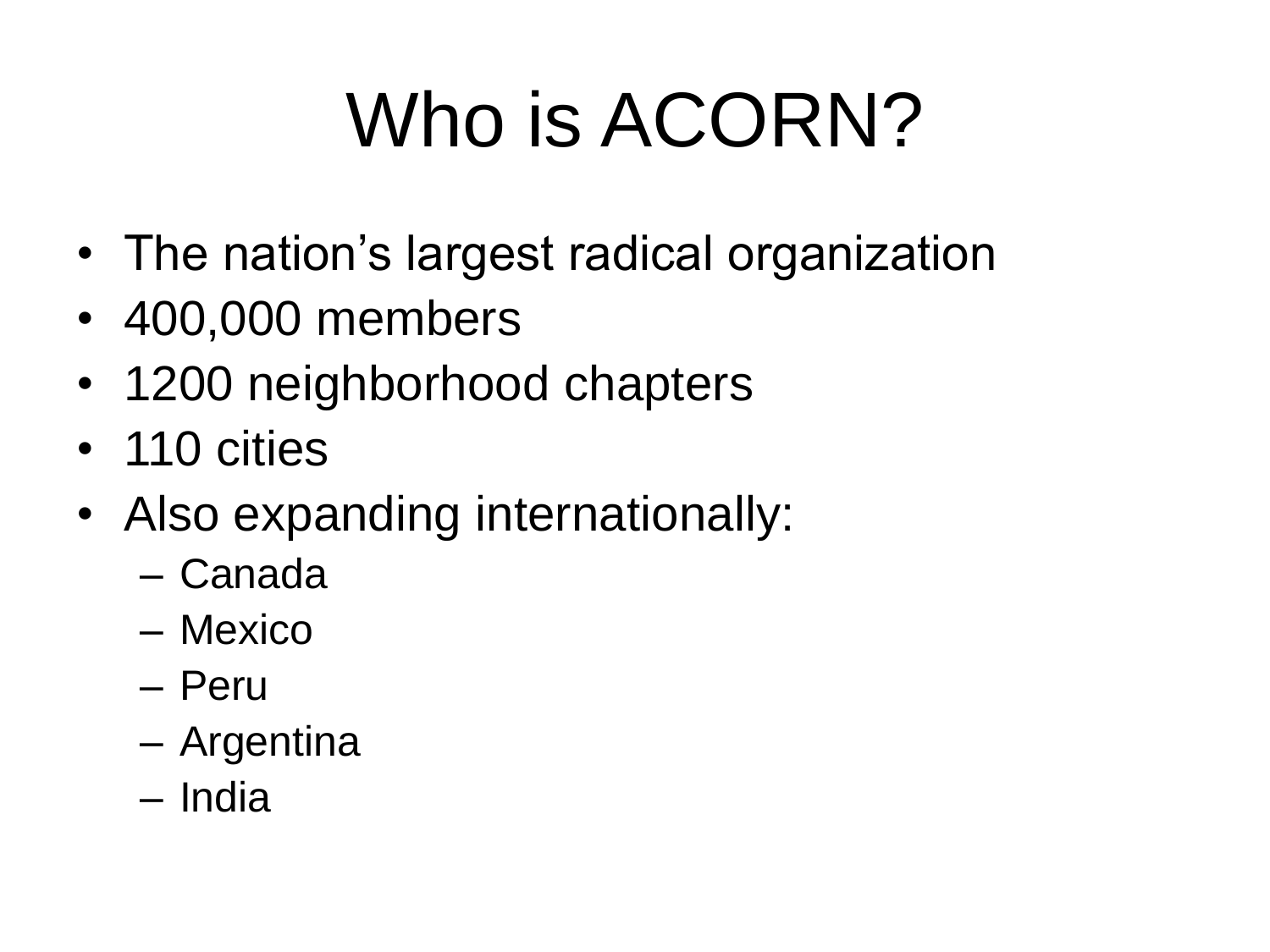#### America's Biggest Radical **Organization**

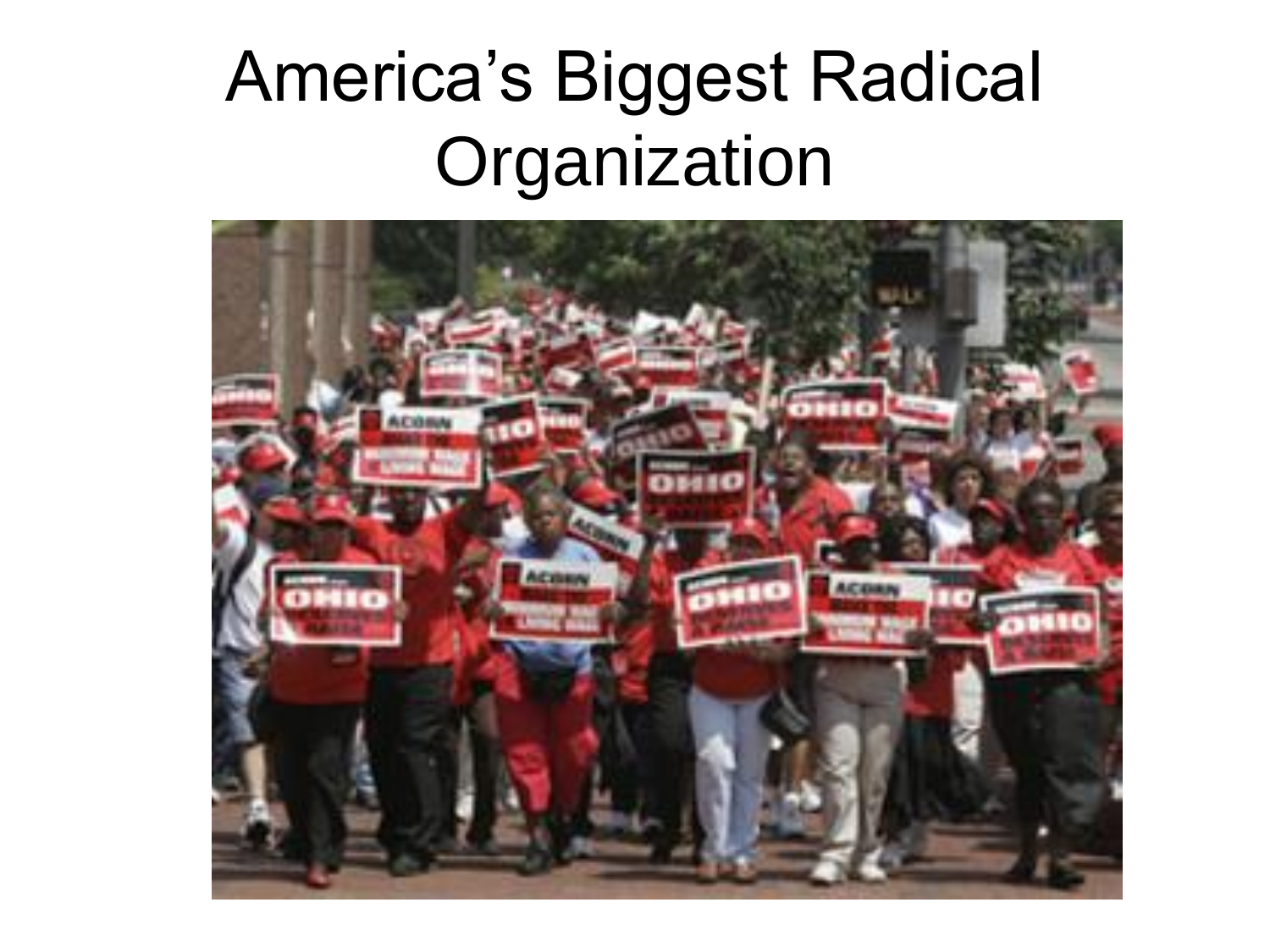# ACORN's Mission

- Use community organizers (or "disorganizers") to:
	- "Rub open the sores of discontent" to radicalize the underclass
	- Advocate bigger government and higher taxes
	- Nationalize industry (including health care)
	- In short: Implement socialism
		- Wade Rathke: "We do believe in equitable distribution of any rights and benefits that people may need."
		- This sounds a lot like "From each according to his ability, to each according to his need!"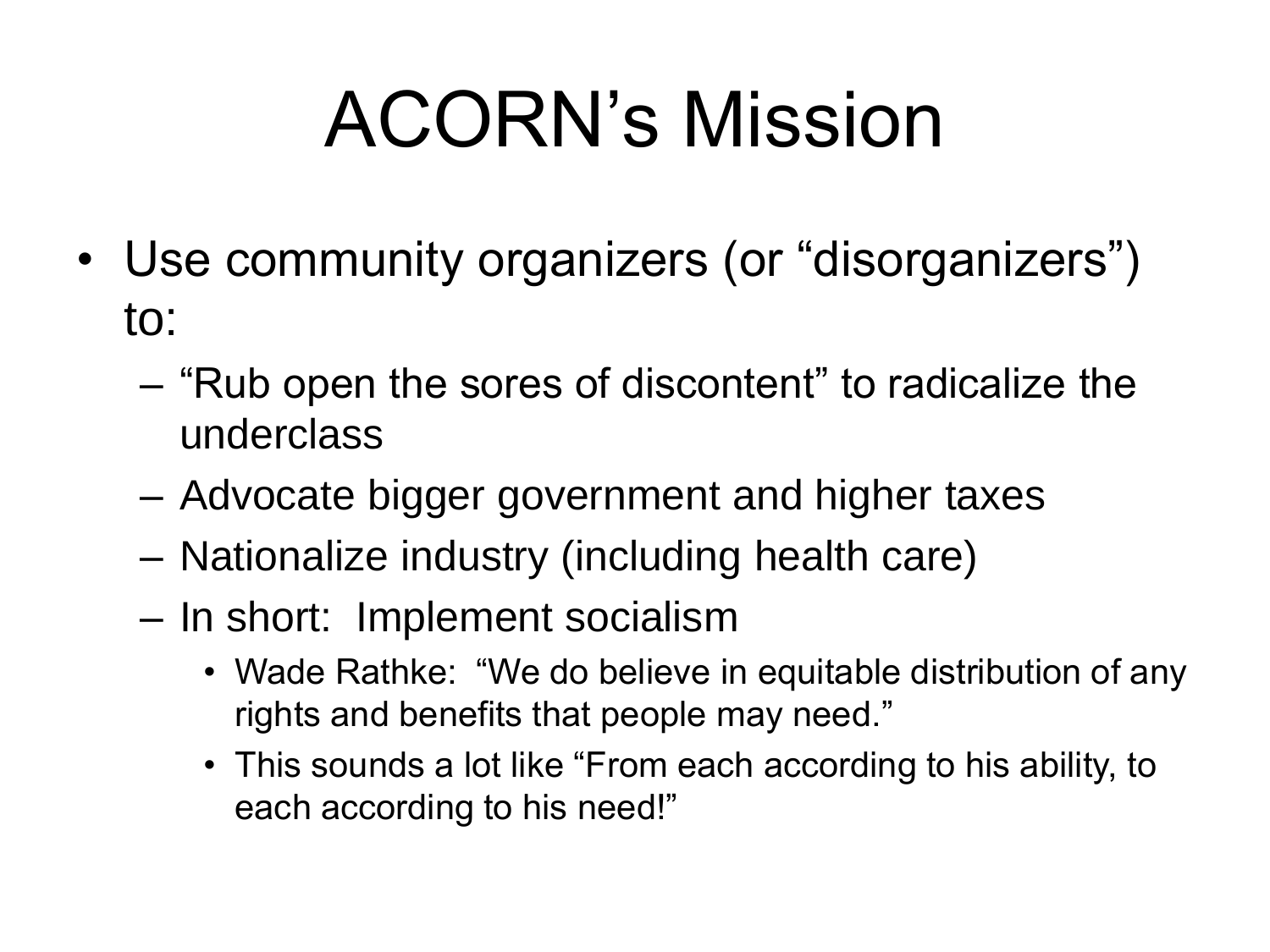# ACORN's "Pledge"

- "We will continue our fight until the American way is just one way, until we have shared the wealth"
- This is their "pledge" that they recite at ACORN conventions
- It was on their web site as a description of their mission, until shortly after the O'Keefe and Giles videos went public
	- The ACORN website has been "cleaned up" considerably in the past year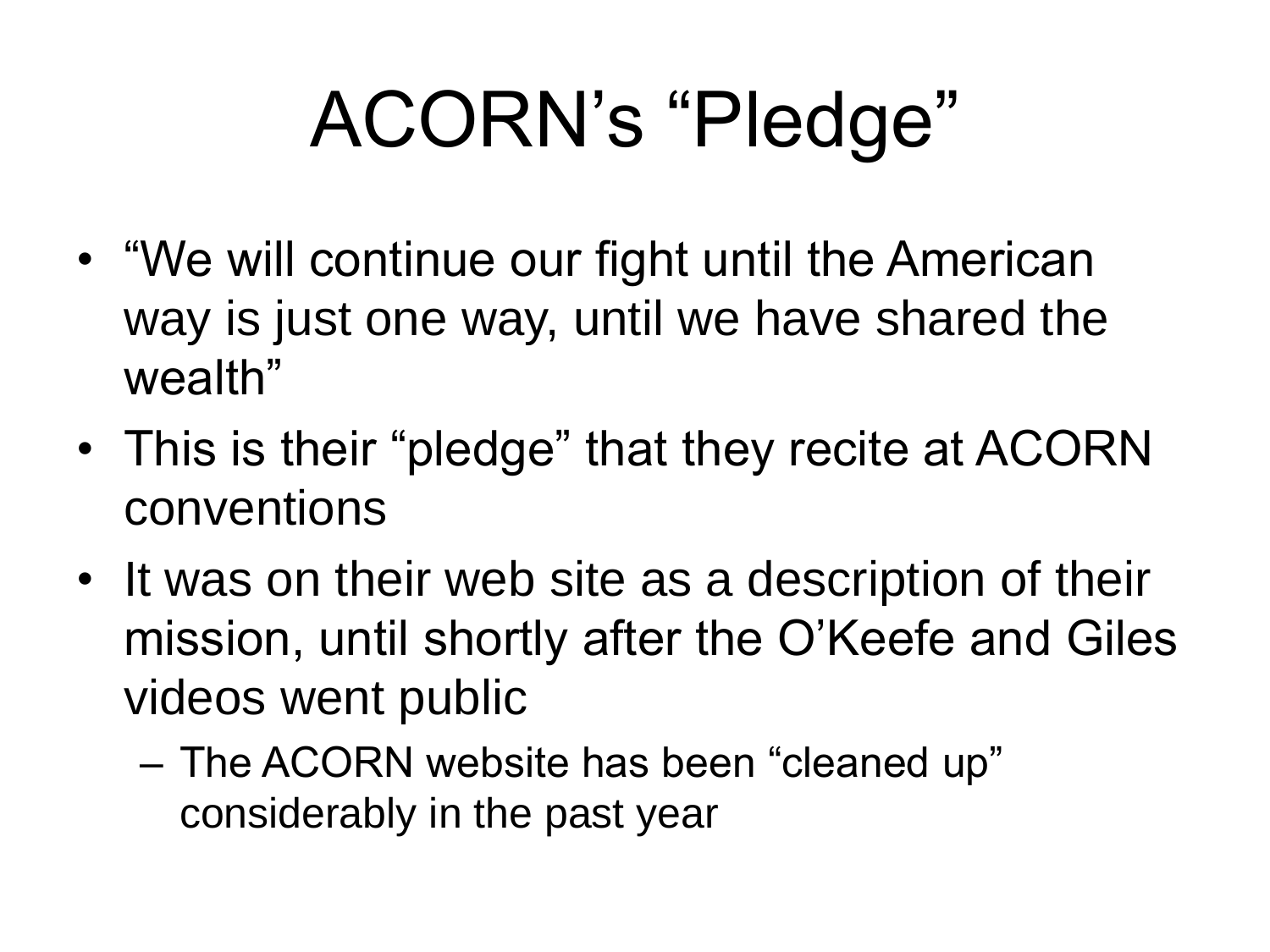#### …Until We've Shared the Wealth

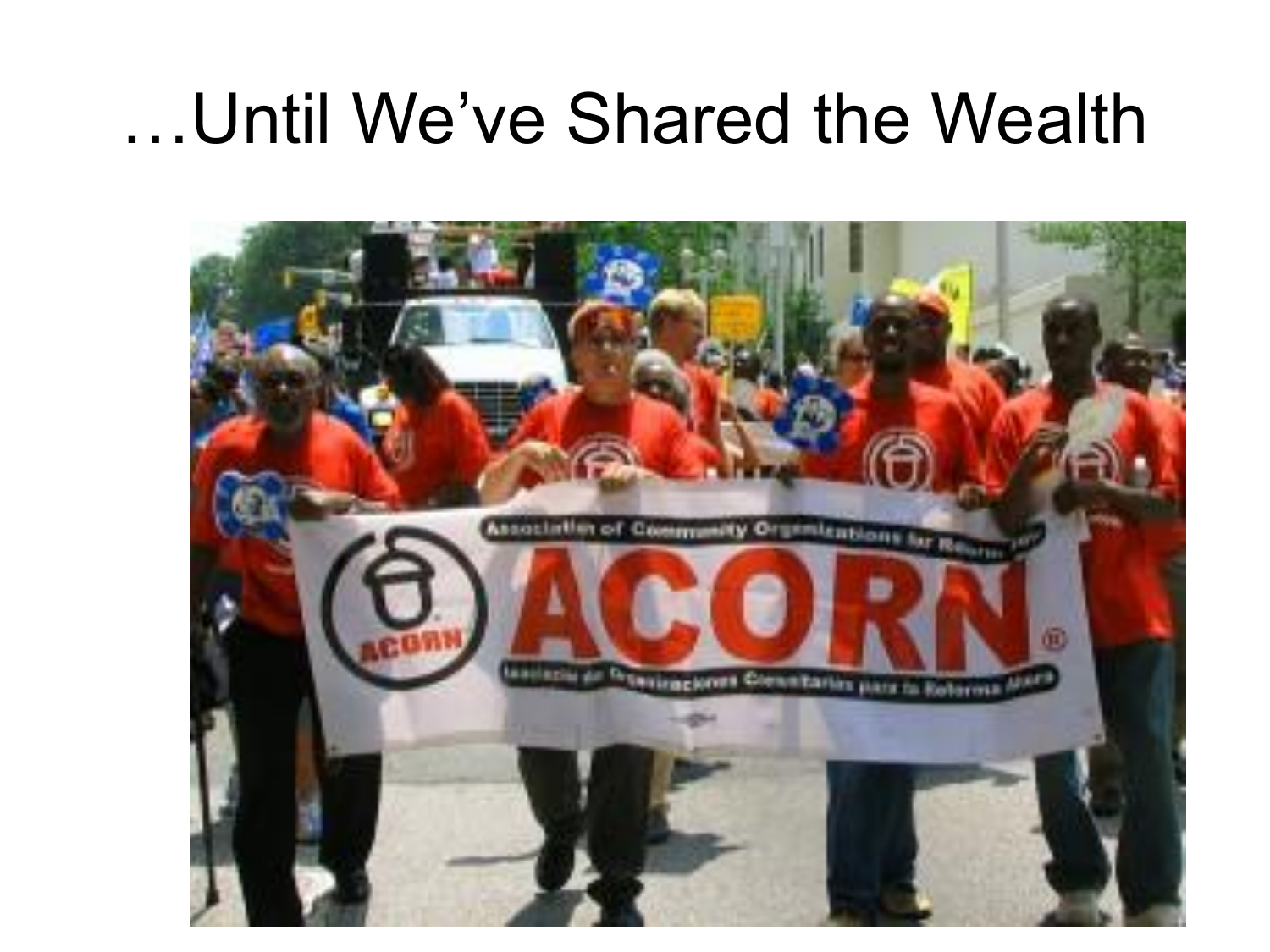# Meet Saul Alinsky

- Socialist who was the original "community organizer"
- Wrote the book "Rules for Radicals"
- Key Rule: Overwhelm America by forcing it to live up to its own rules
	- We are a generous nation inclined toward safety nets
- When American institutions get overwhelmed, collapse will follow
	- Welfare, mortgage industry, electoral system, immigration
- In the wake of the collapse will come Socialism
- Alinsky called this "mass jujitsu"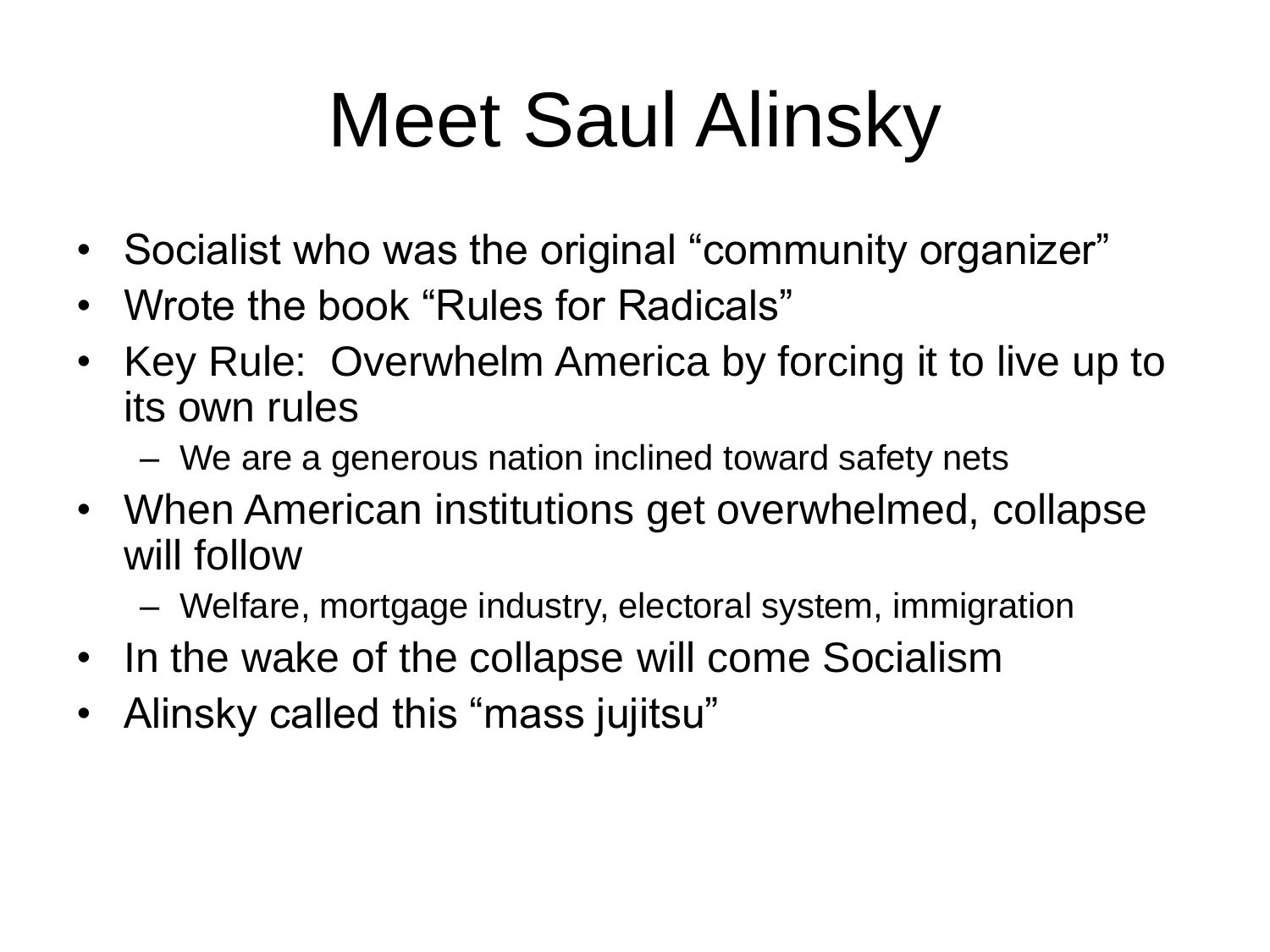# Meet Richard Cloward and Frances Piven

- Columbia Professors who were Socialists and Saul Alinsky disciples
- Saw opportunity in the urban riots of the mid—60's:
	- The rioting underclass was ready for revolt
	- However, the welfare-state response of the Great Society quieted revolutionary fervor.
	- Cloward and Piven didn't want the revolution quieted
	- Decided to use Alinsky's "mass jujitsu" against our "safety nets"
	- Proposed helping so many people take advantage of welfare that America would collapse
- Called this strategy called "Orchestrated Chaos"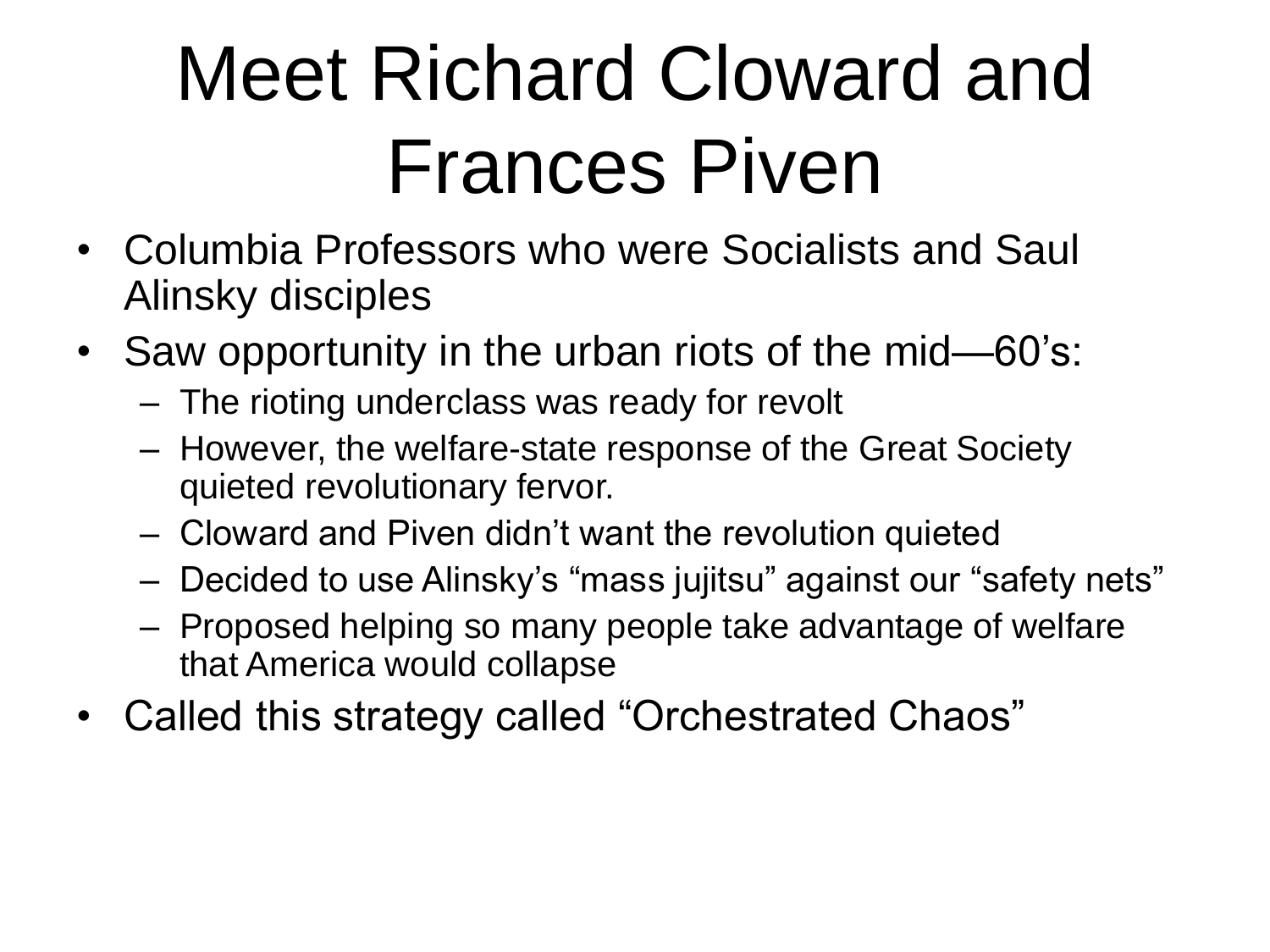## Meet the NWRO

- Cloward and Piven formed the National Welfare Rights Organization (NWRO) to implement their strategy
	- Recruited activist George Wiley to lead the attack
	- Hired foot soldiers to "recruit" welfare recipients and to intimidate welfare officials
	- By 1969, NWRO had 523 chapters across the nation
- Major focus on New York City
	- NYC's welfare system was run by "Come and Get It" Ginsberg (an ally of Cloward and Piven)
	- One welfare recipient famously screamed at Mayor Lindsay, "It's my job to have kids, Mr. Mayor, and it's your job to take care of them"
	- A popular chant during protests was "No money, no peace"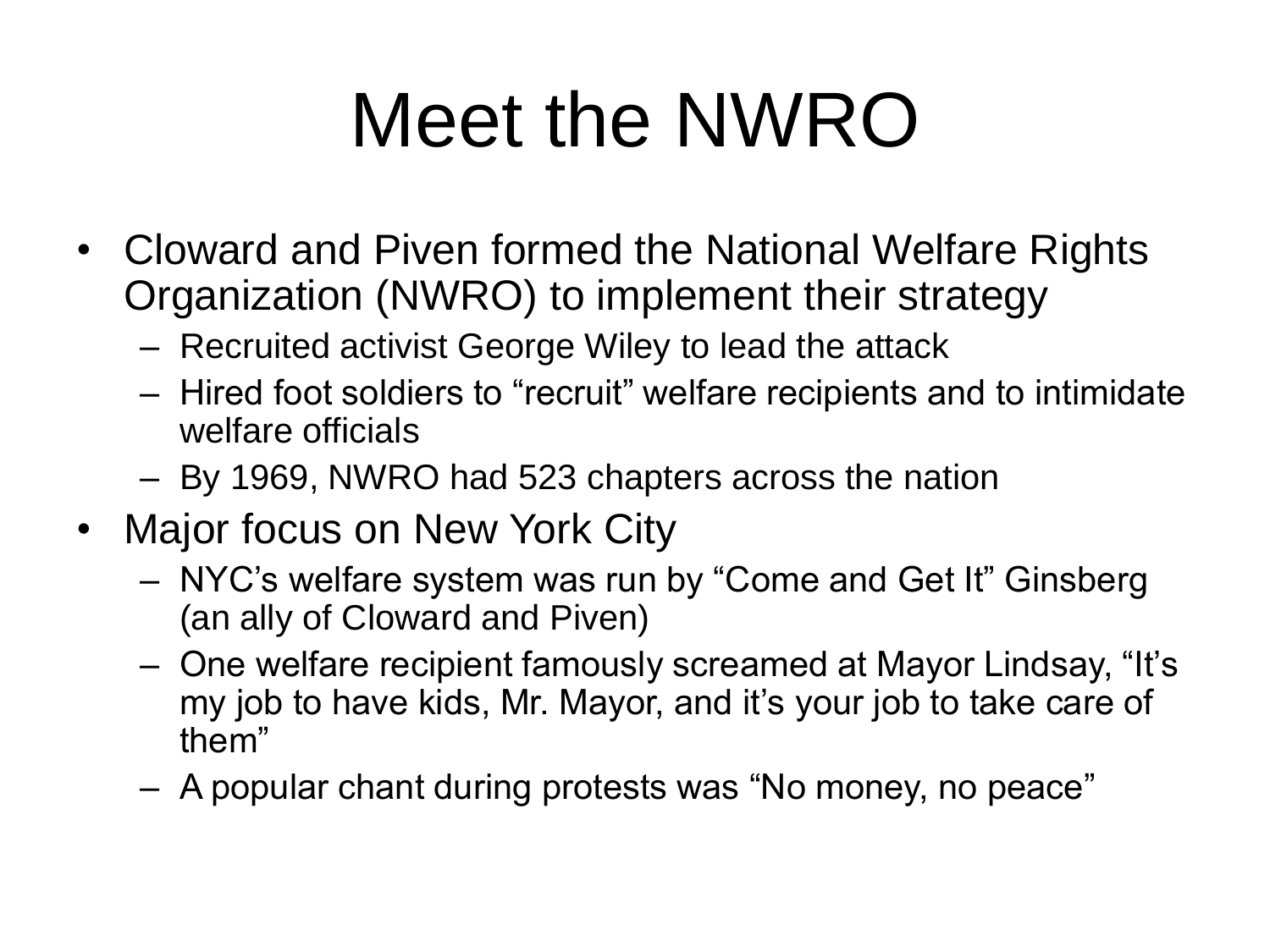### Impact on New York City

- Welfare spending consumed 28% of city's budget by 1970
- By 1974, one person was on welfare for every two working in the private sector
- In 1975, NYC went bankrupt
- Rudy Giuliani later accused Cloward and Piven of "an effort at economic sabotage"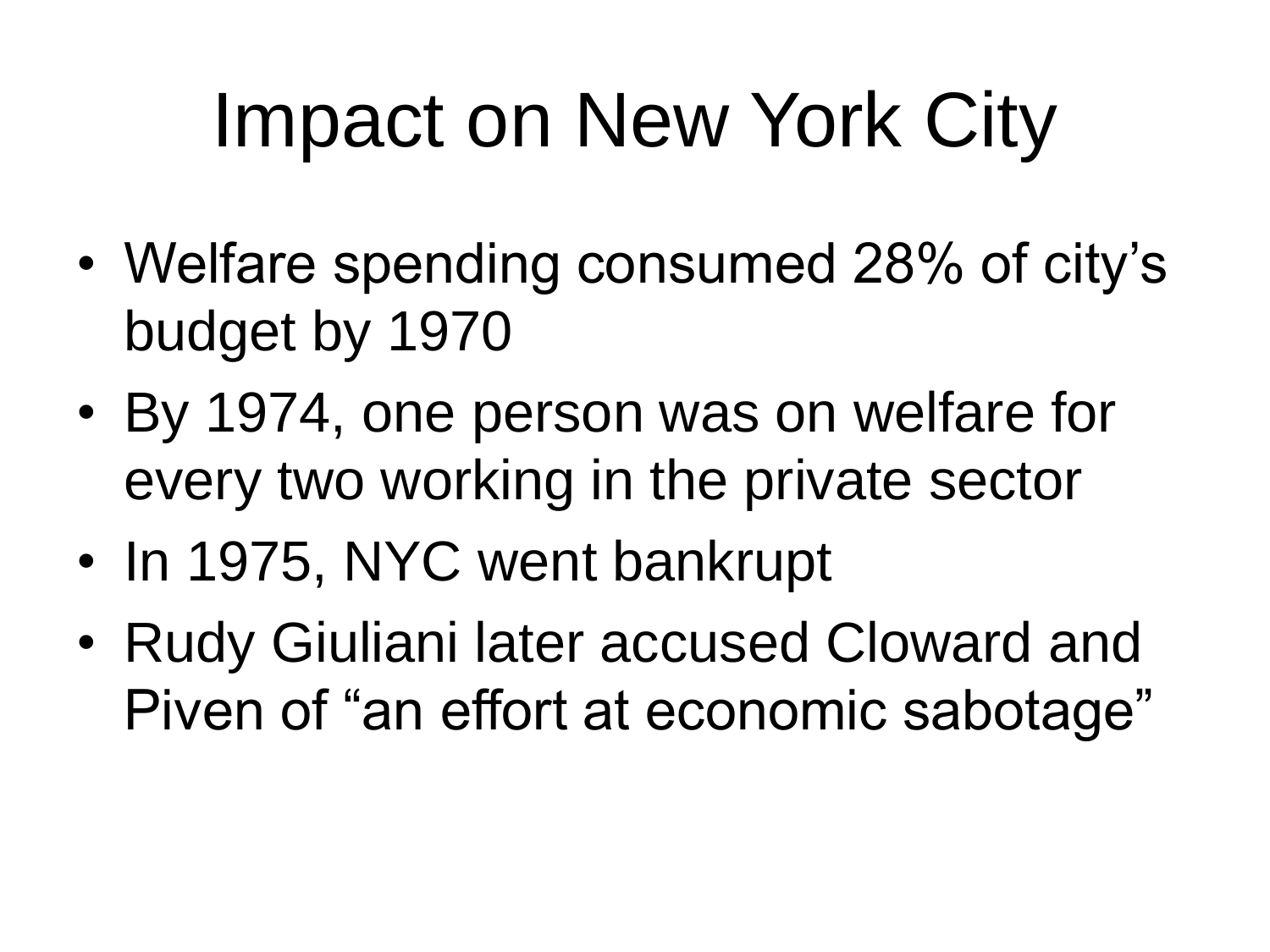# The Birth of ACORN

- Started in 1970 by Wade Rathke and other NWRO members
	- An experiment by Cloward and Piven to broaden the "Orchestrated Chaos" attack on America
		- Target other American institutions besides just welfare
		- Make the organization more "inclusive"
	- Began as Arkansas Community Organizations for Reform Now
	- Went national and changed "Arkansas" to "Association"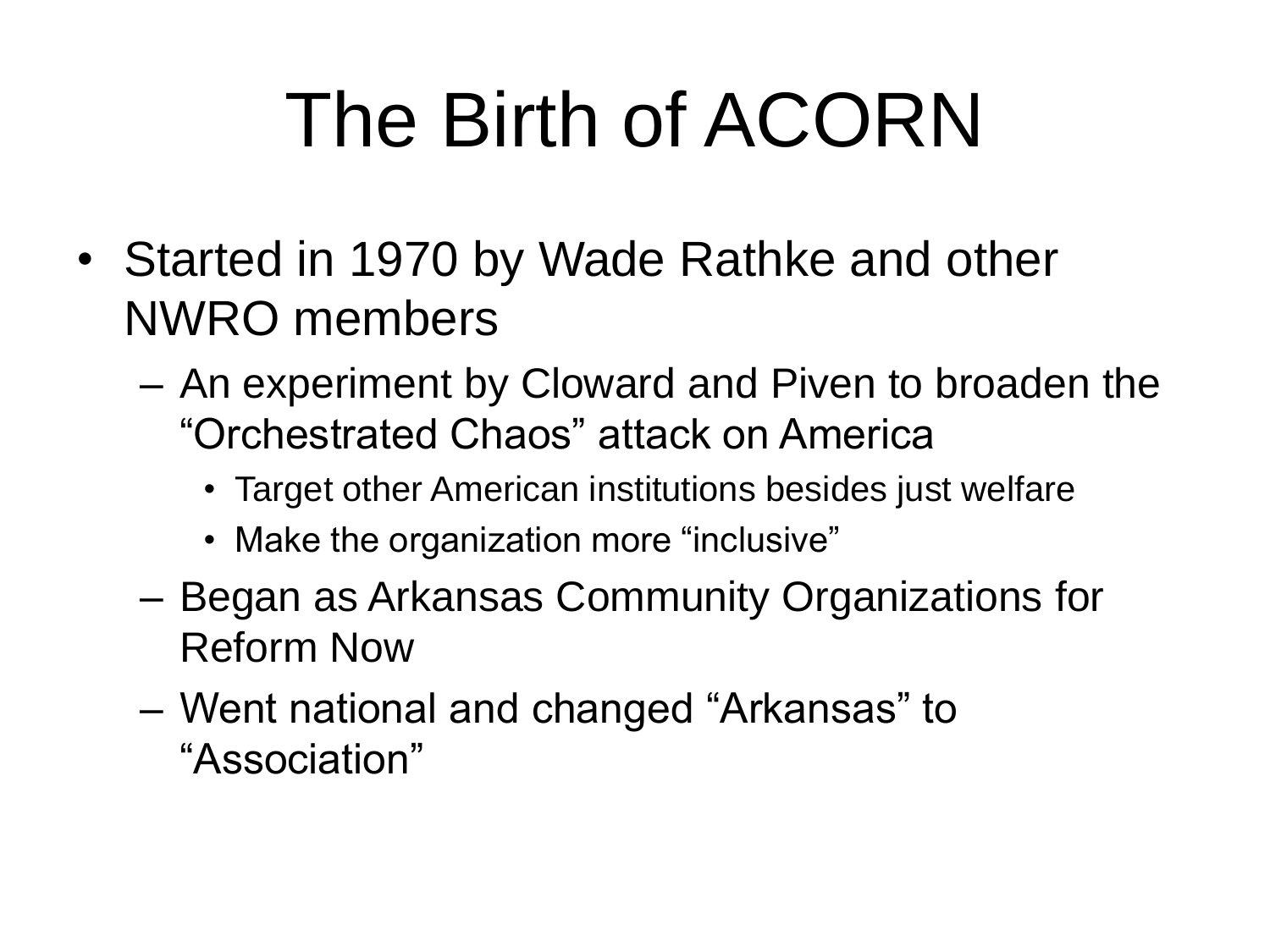### ACORN and Subprime Mortgages

- "Redlining" and Carter's CRA in 1977
- Senator Gramm called the CRA "a vast extortion scheme against the nation's banks"
- Fannie Mae and Freddie Mac "socialized the risk"
- ACORN Housing set up to promote subprime mortgages to high risk borrowers
	- "Mass jujitsu" on Carter's CRA
- Pushed "NINJA" loans using "direct action":
	- Screaming mobs in bank lobbies
	- Protests at bankers' residences
	- Lawsuits against "redlining"
	- Leveraging media using "victims"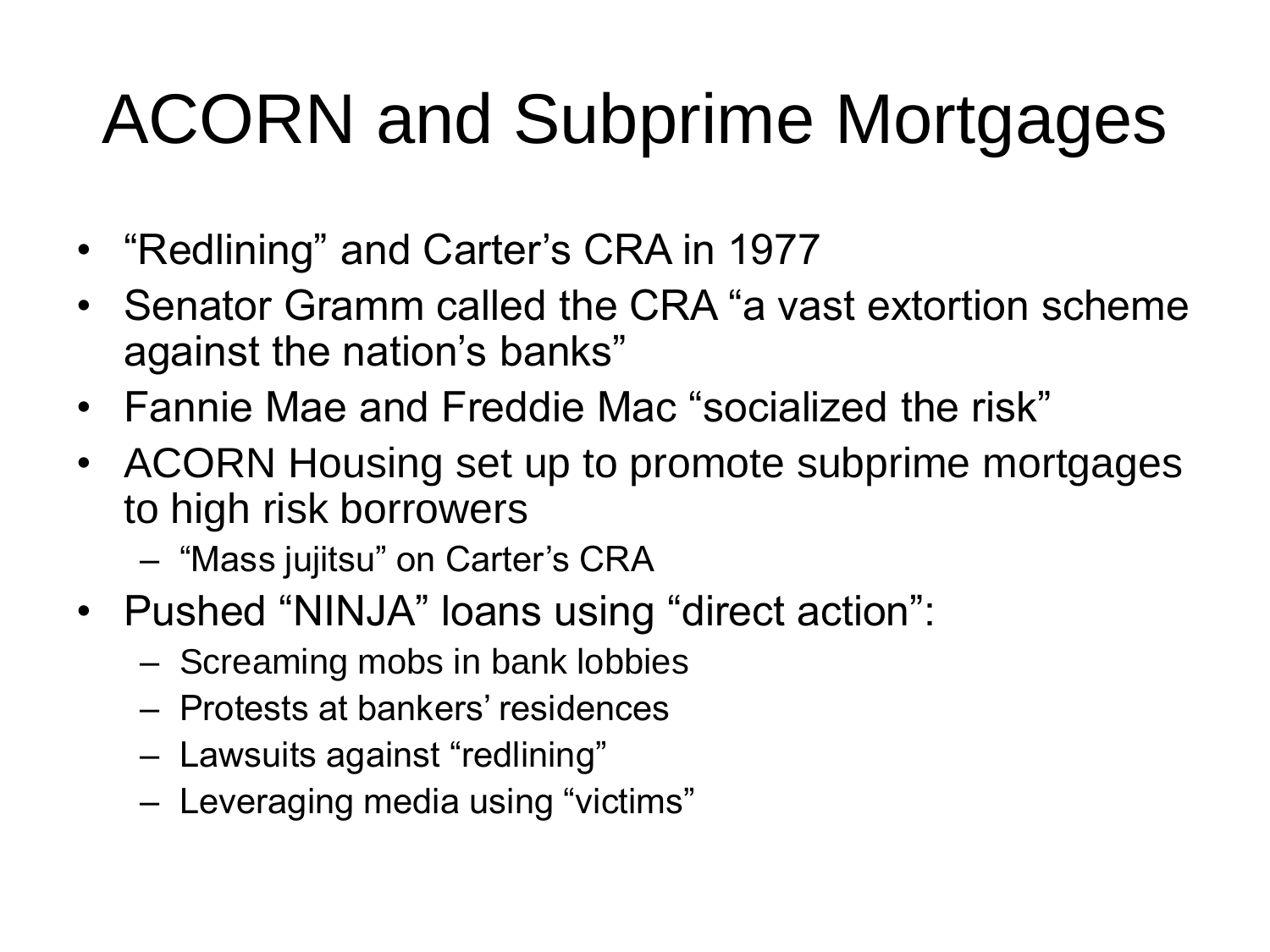### Impact of Subprime Loans

- A recession set in and housing prices fell
- People who couldn't afford their homes defaulted on their risky mortgages
- Over-leveraged banks lost their assets and faced bankruptcy
- The financial markets seized up
- \$700 billion bail-out by the federal government
- How did ACORN feel about this?
	- Took credit for 7 million subprime mortgages
	- Rathke called it ACORN's greatest accomplishment.
	- Ironically, accused the banks of "predatory lending"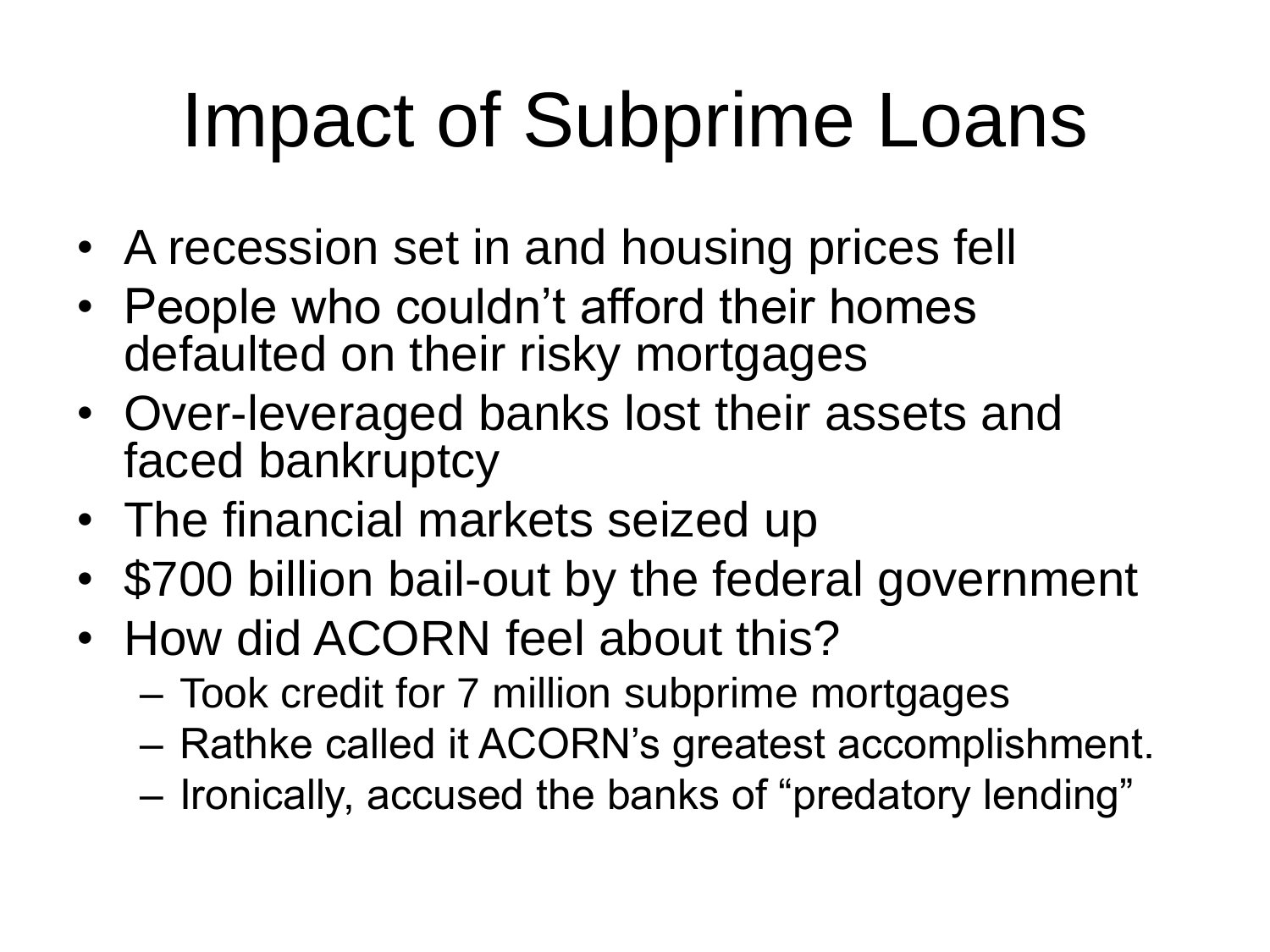### Voter Registration – More "Orchestrated Chaos"

- ACORN sought to drive politics leftward by registering underclass voters:
	- Real voters and phantom voters
		- Internal target for accuracy of registrations was only 40%
	- Voters likely to vote Democratic
	- Voters in battleground states
	- ACORN and subsidiaries claim to have registered five million voters
- Sponsored laws to make it hard to police the process:
	- Limited identification requirements
	- No proof of citizenship
	- Mail-in registrations
- They even helped "voters" vote:
	- Drove or bused voters to polls
	- "Helped" with absentee ballots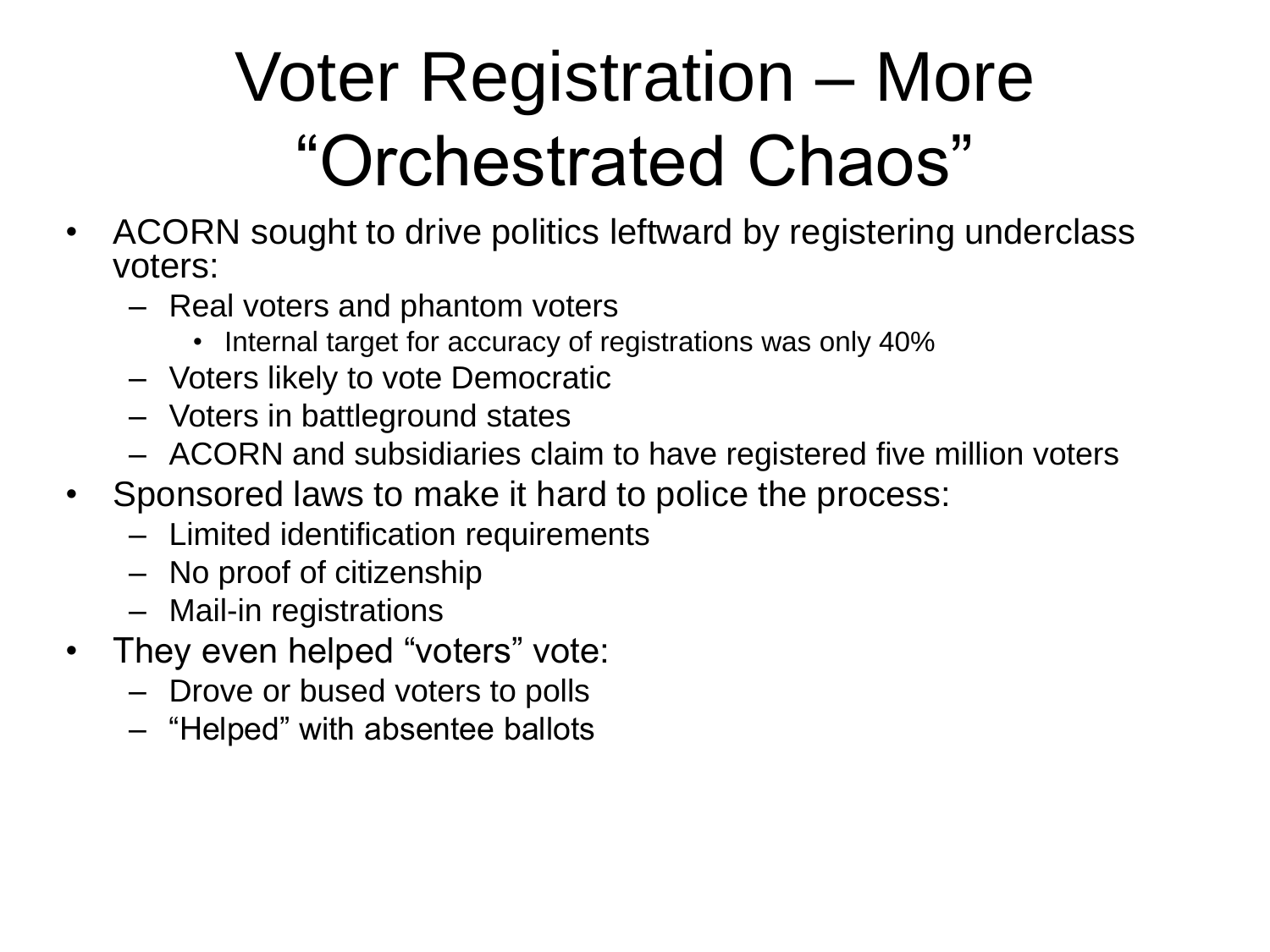### ACORN Voter Registration Fraud

- ACORN was investigation in 14 states for voter fraud:
	- Phony names, non-existent addresses, duplicate registrations, dead people
	- Registered the Dallas Cowboys to vote—in Nevada
	- Detroit has 600,000 over 18, and 630,000 registered voters (likely "real" number is 400,000)
	- Many counties across the country now have more registered voters than eligible voters
	- Nevada's registrar in Las Vegas believes 48% of ACORN registrations are fraudulent. Nevada is prosecuting ACORN for 39 felonies.
- Prosecutors have identified hundreds of thousands of fraudulent registrations submitted by ACORN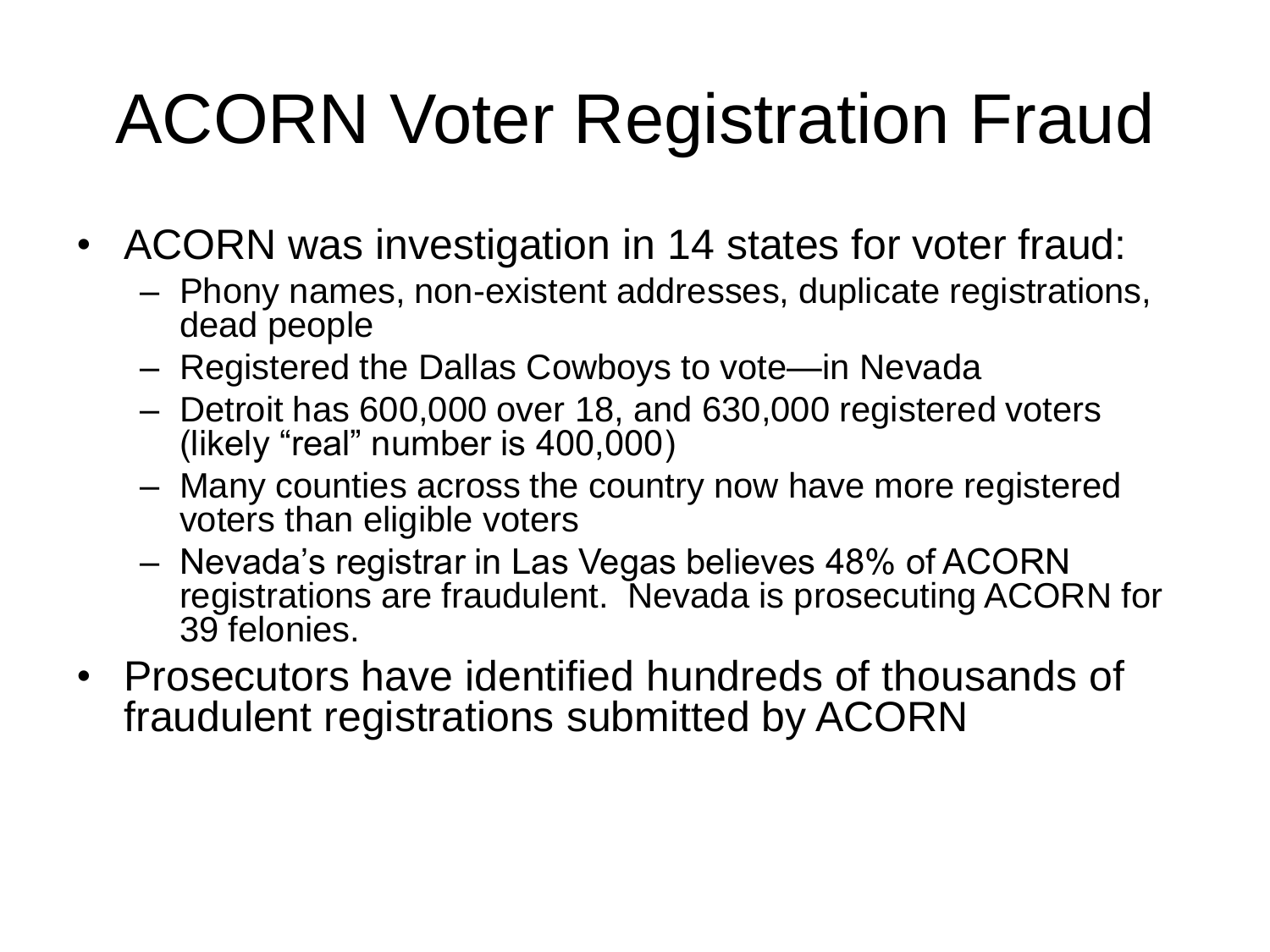### A Voter Registered by ACORN

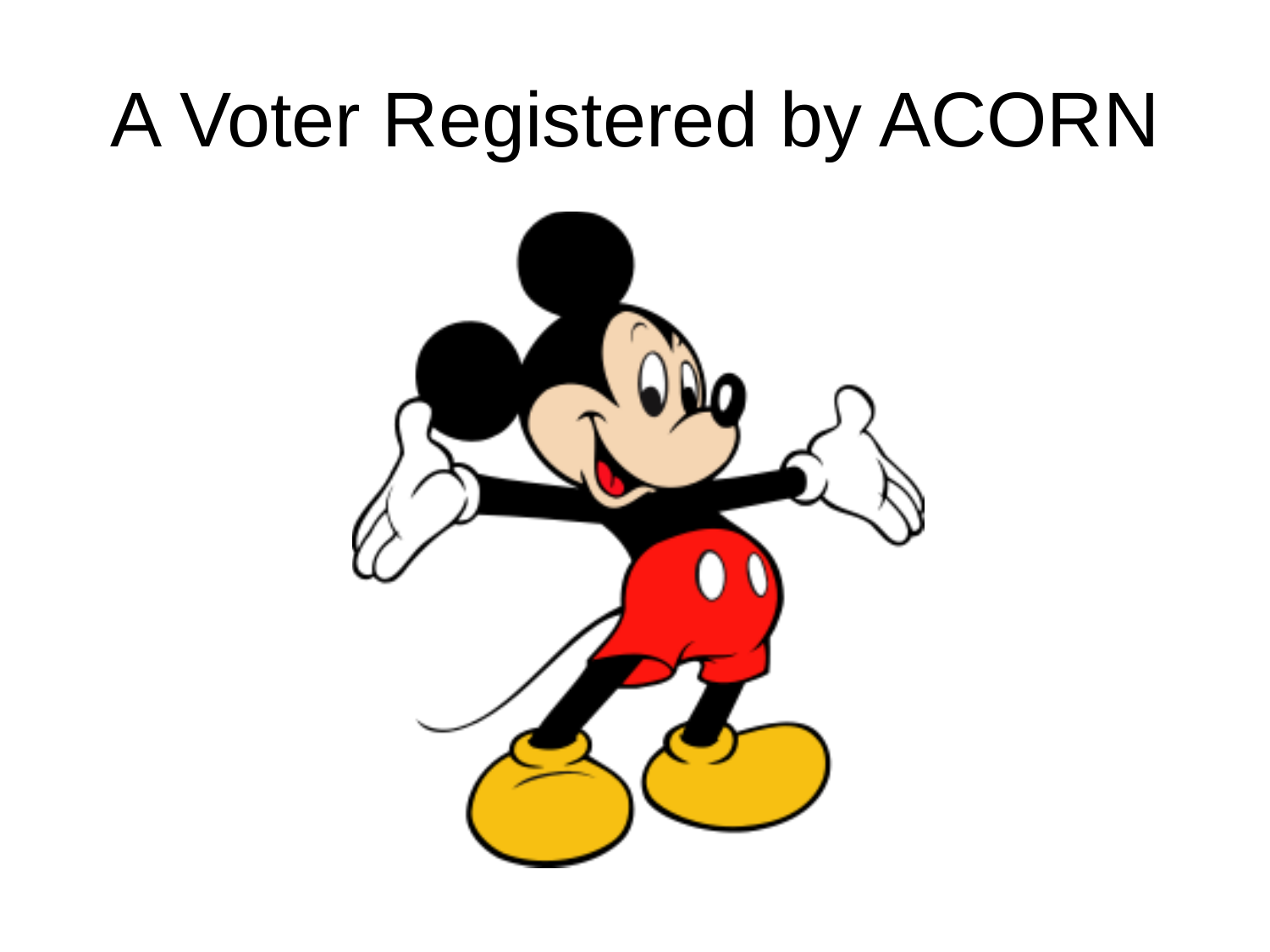### Other ACORN Activities

- Pushing liberalized immigration reform
- Selected to assist in the 2010 Census – Stopped after O'Keefe and Giles videos
- Member of the Apollo Alliance
	- Van Jones's organization drafted the Stimulus Bill
- Expanding government sector union membership
	- Rathke is also a key leader in the SEIU
	- Teachers unions are becoming a bigger partner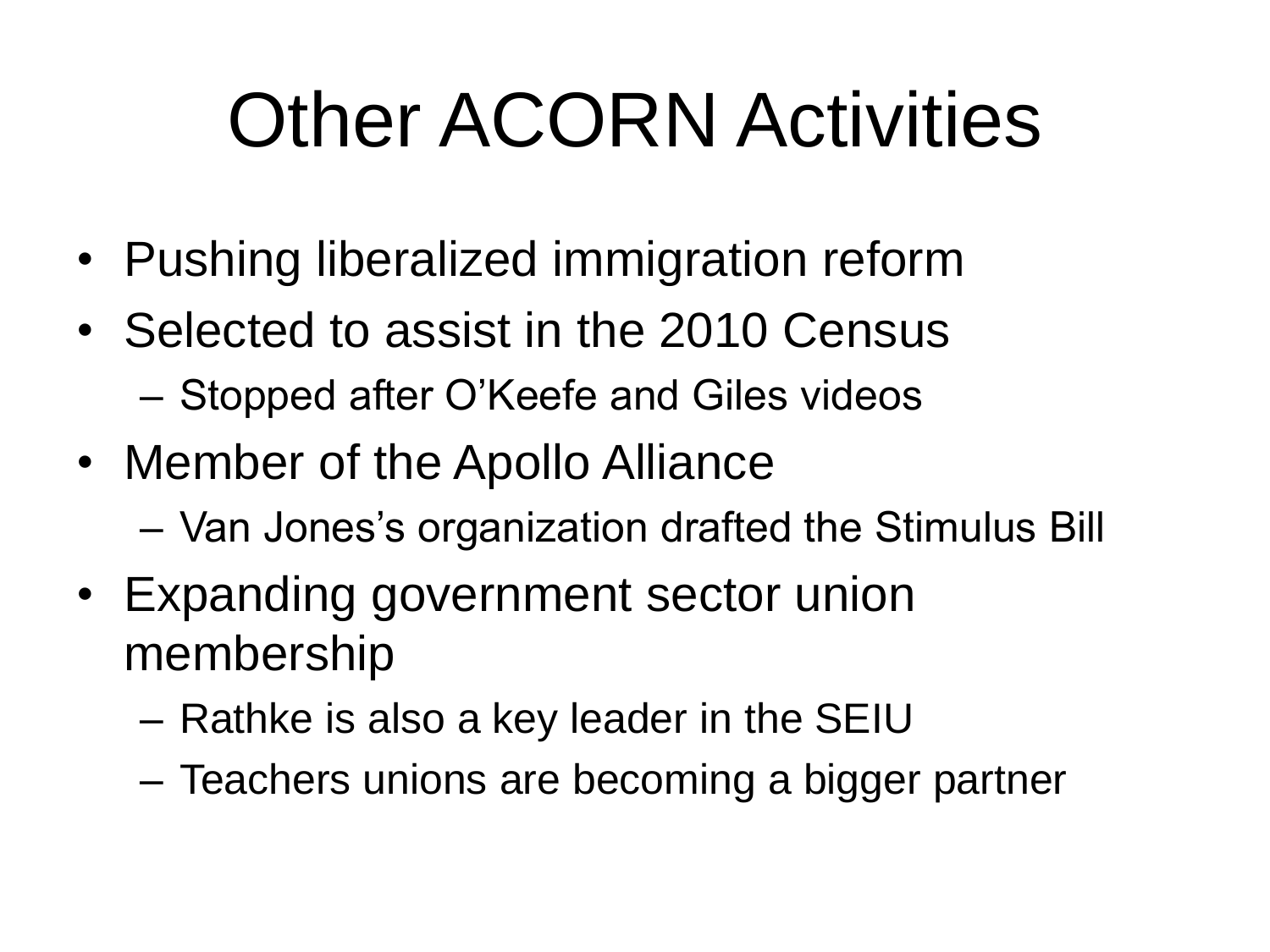# Sources of ACORN Funding

- 40% comes from the U.S. government
	- According to Michelle Malkin
	- Difficult to tally block grants and shadow groups
	- This means you and I are paying for this!
- Member contributions
- Unions (especially the SEIU)
- Philanthropic organizations like Soros's OSI, the Woods Fund, the Ford Foundation, etc.
- Extortion ("protection") from corporations (ACORN calls this "muscle for the money")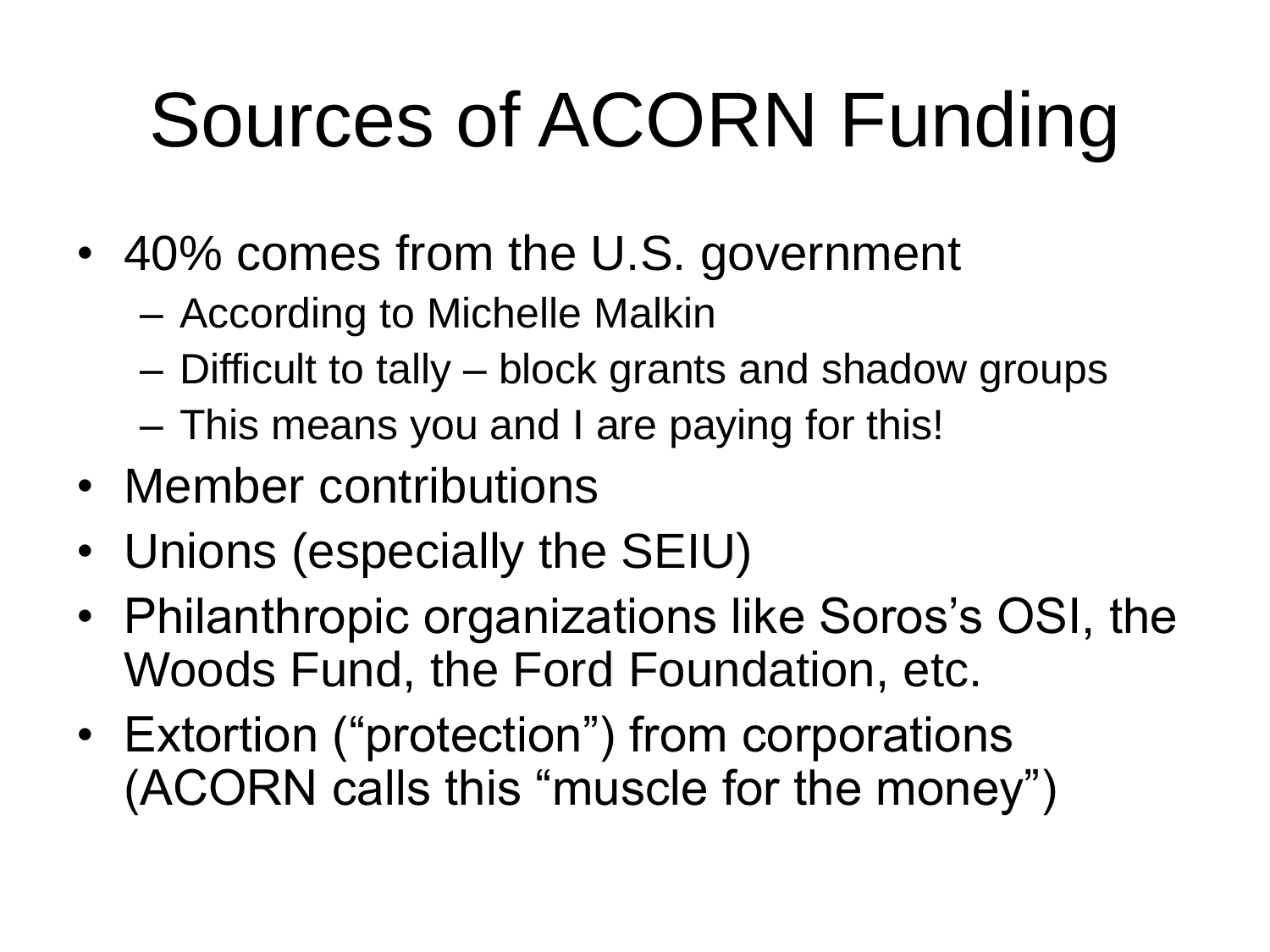- Obama probably studied under Cloward at Columbia
- He was trained as a community organizer by Saul Alinsky's Industrial Areas Foundation
- Led ACORN's Project Vote in Chicago in 1991:
	- Registered 150,000 minorities to vote in **Chicago**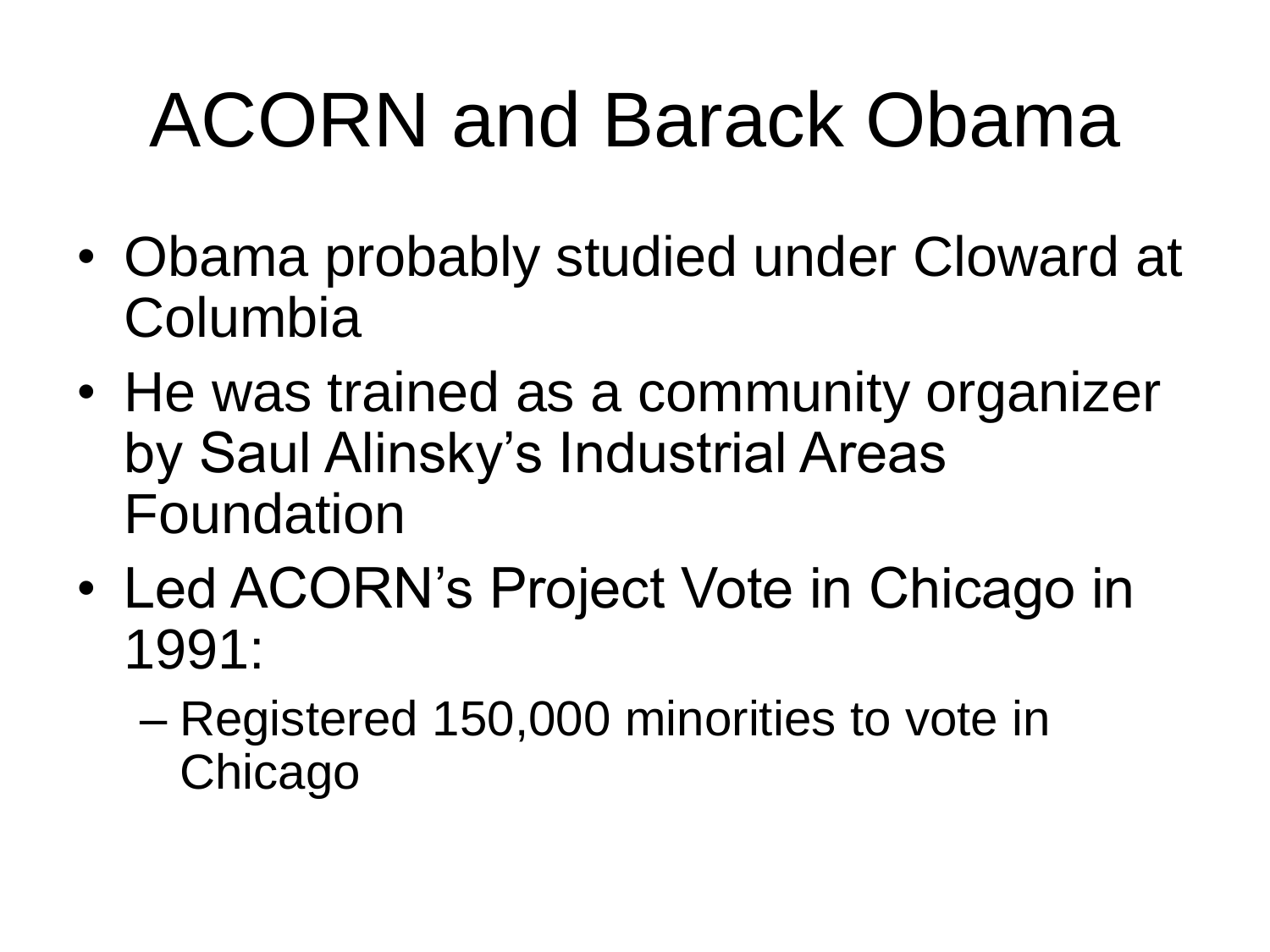#### Project Vote: "It's a Power Thing"

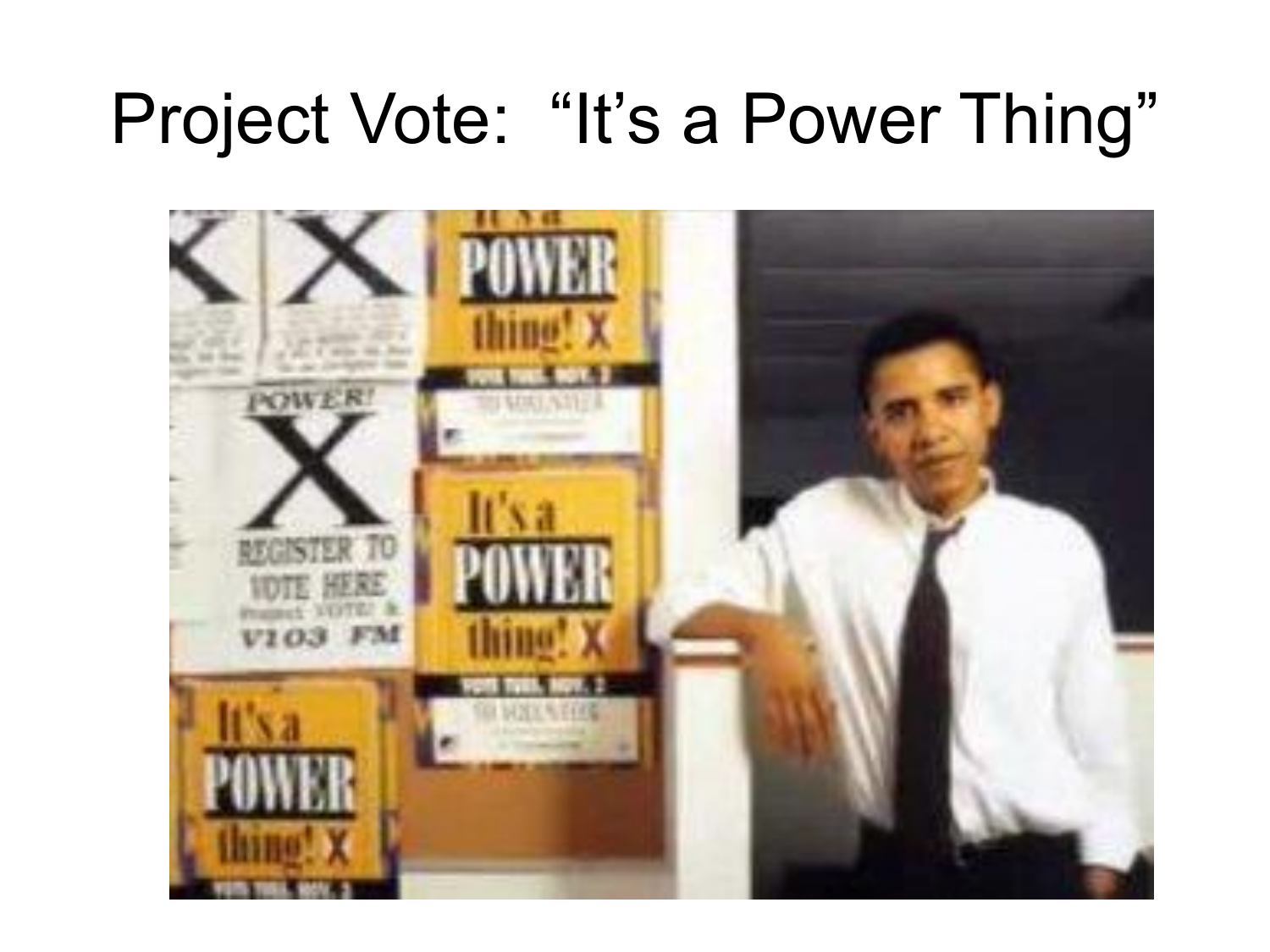- From 1993 to 2003, Obama was a trainer for ACORN:
	- Taught new community organizers
	- Taught ACORN's staff
	- Taught Saul Alinsky's principles
	- Taught "Direct Action" to help with "NINJA" loans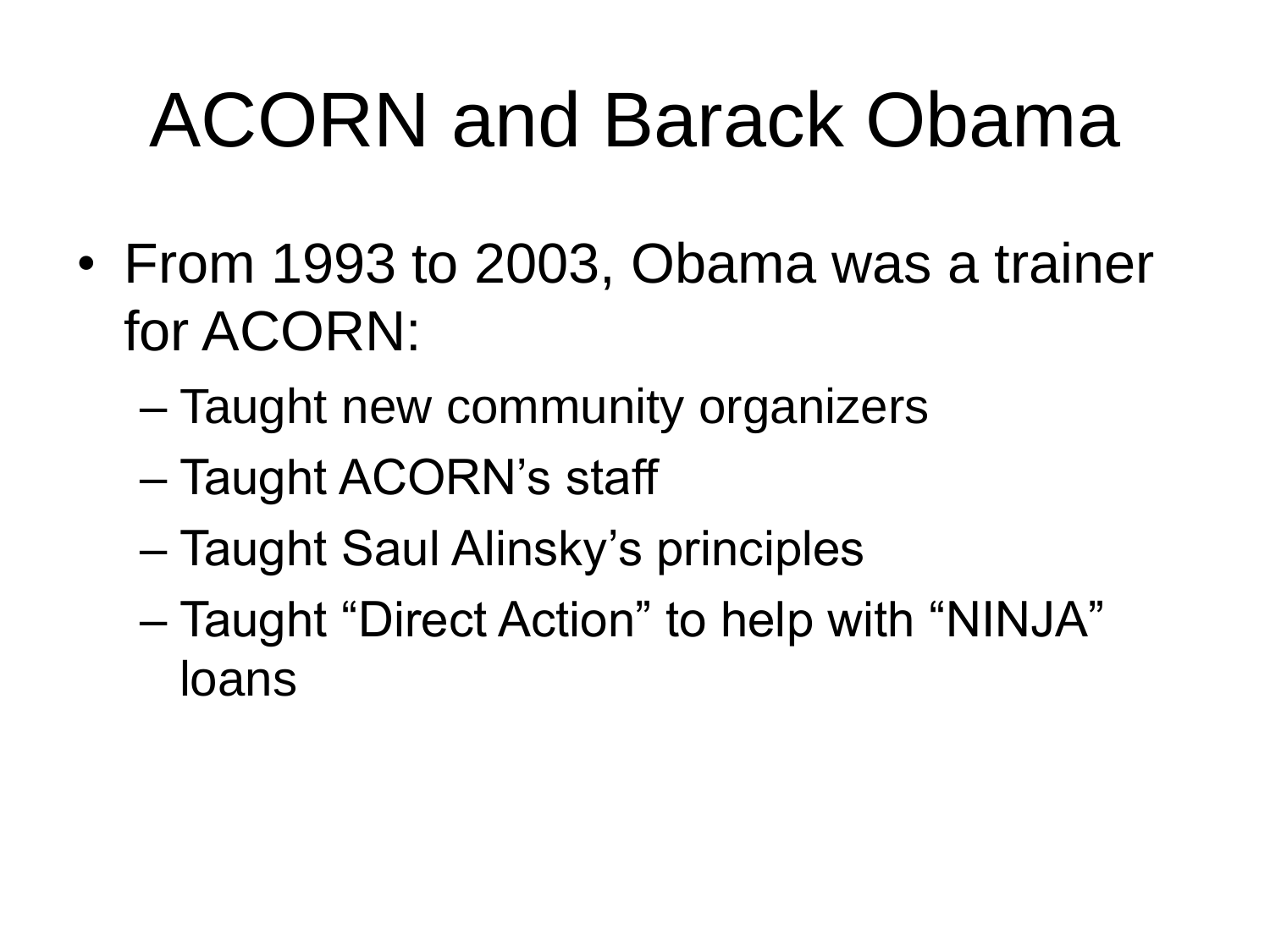### Obama Teaching ACORN

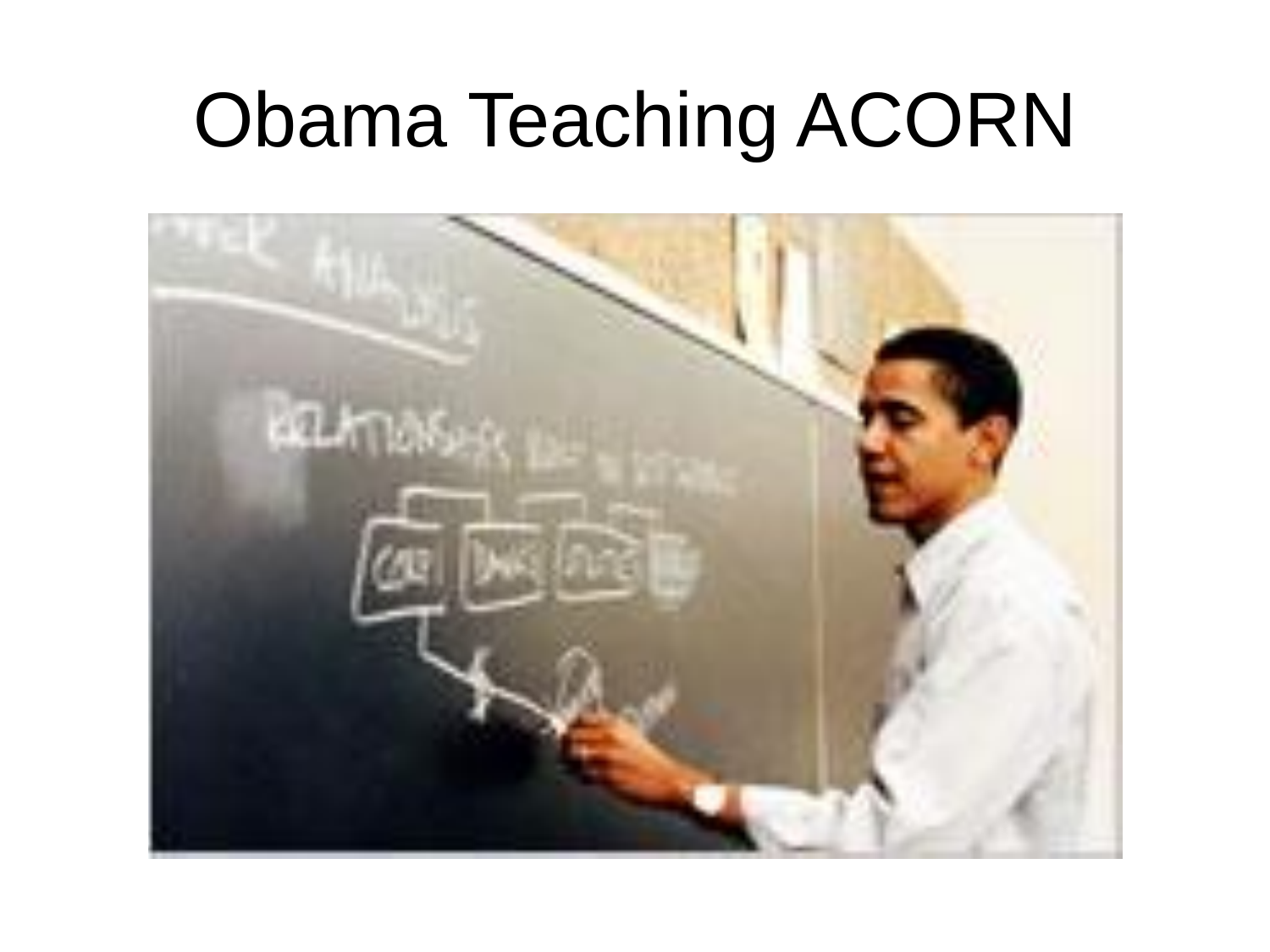- Lawyer for ACORN during voter registration lawsuits
	- Motor-Voter Law: National Voter Registration Act of 1993
- Lawyer for ACORN to force expansion of CRA during Clinton administration
- Lawyer for ACORN on redlining lawsuit against Citibank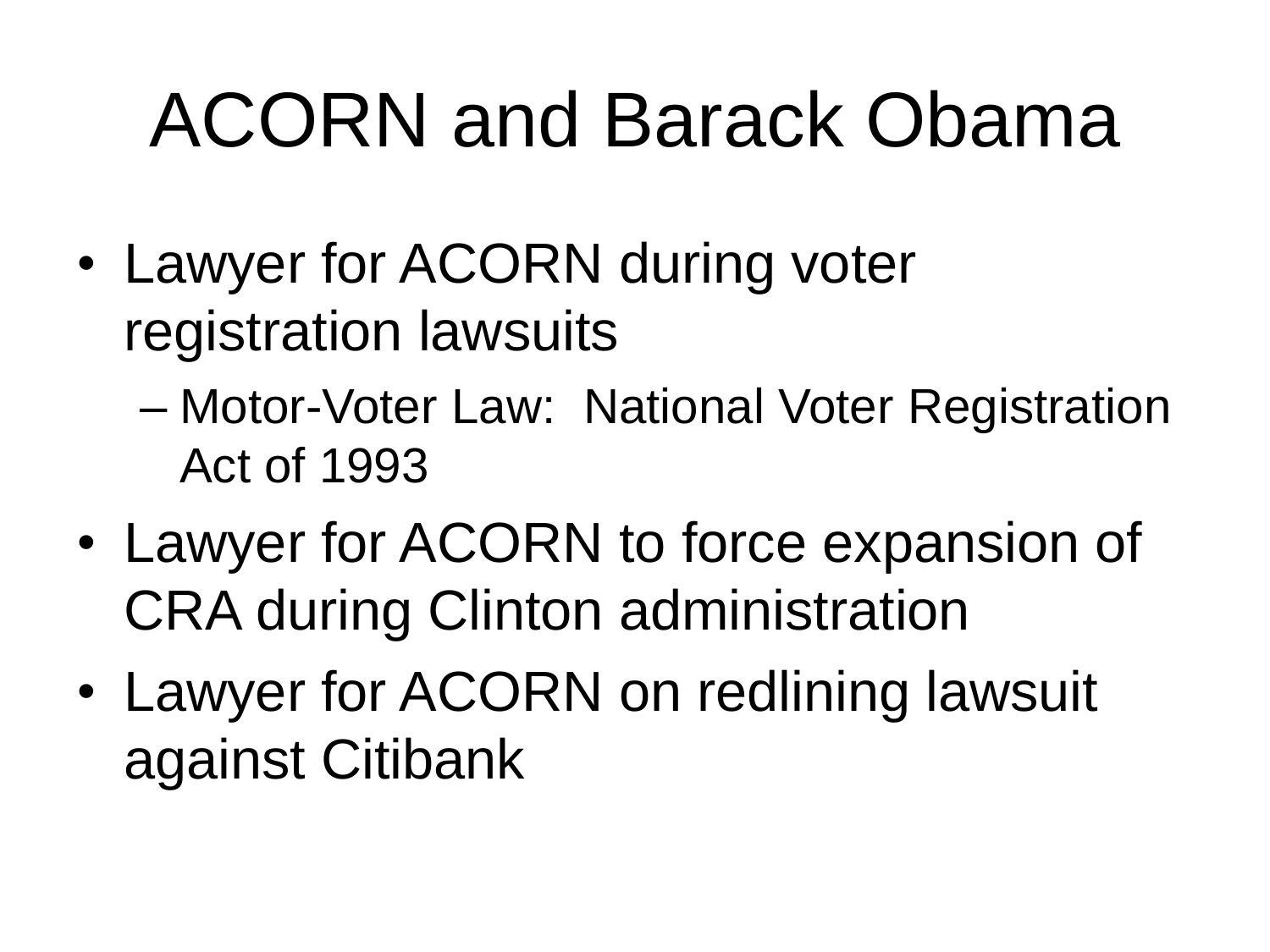- Helped fund ACORN:
	- Woods Fund
	- Chicago Annenberg Challenge
	- Joyce Foundation
- Hired ACORN to help with his presidential campaign
	- ACORN accused of violating FEC regulations
		- Obama's maxed-out donor list
		- CSI mixing GOTV with Obama campaigning
	- ACORN endorsed Obama over Clinton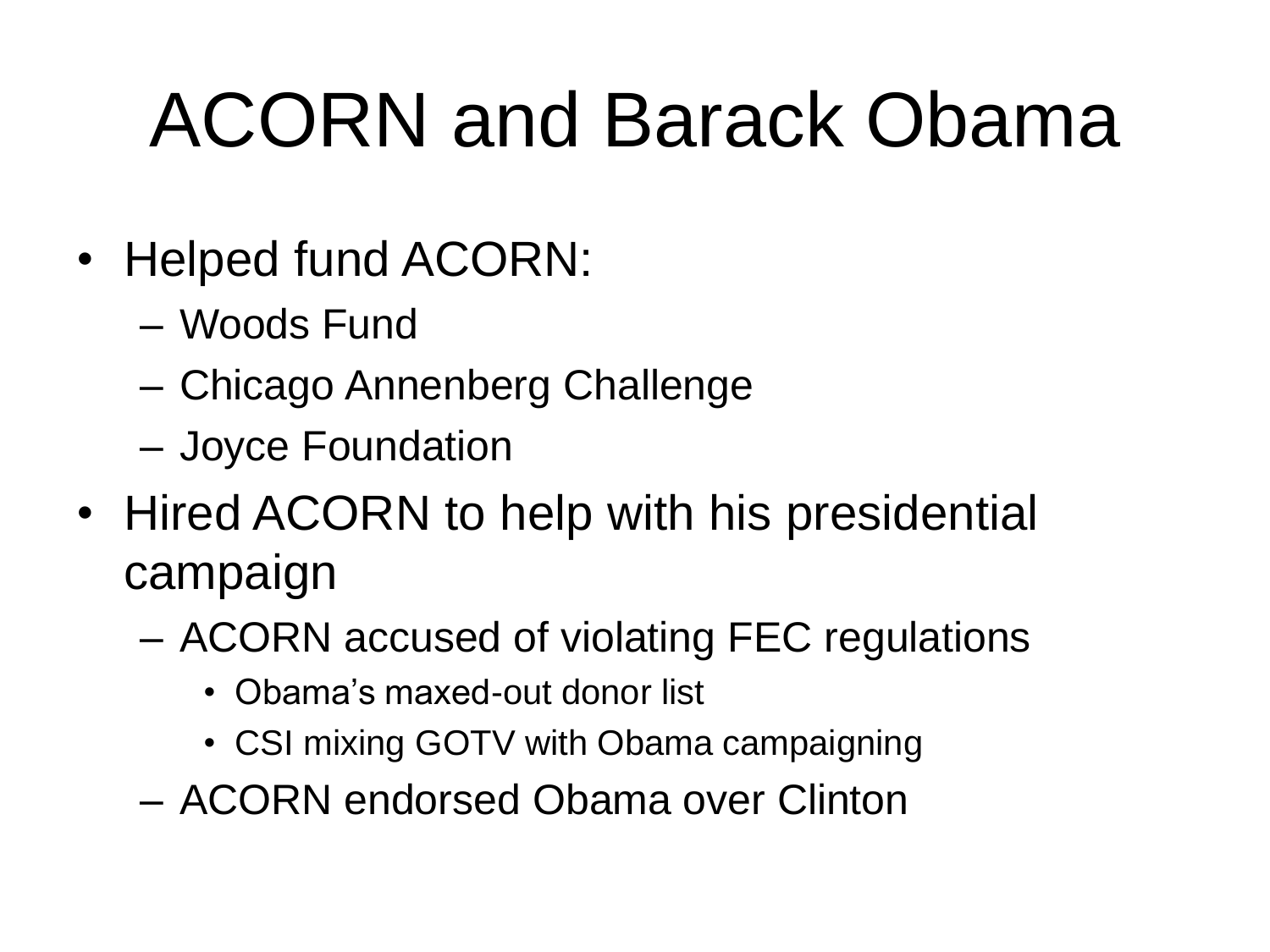- Some quotes from Obama about ACORN:
	- "I've been fighting alongside ACORN on issues you care about my entire career"
	- "Before I even get inaugurated…we're going to be calling on all of you (at ACORN) to help us shape the agenda"
- President Obama's support for ACORN:
	- \$750 million in 2009 Stimulus Bill
	- \$4 billion budgeted for HUD's Community Development Block Grant Program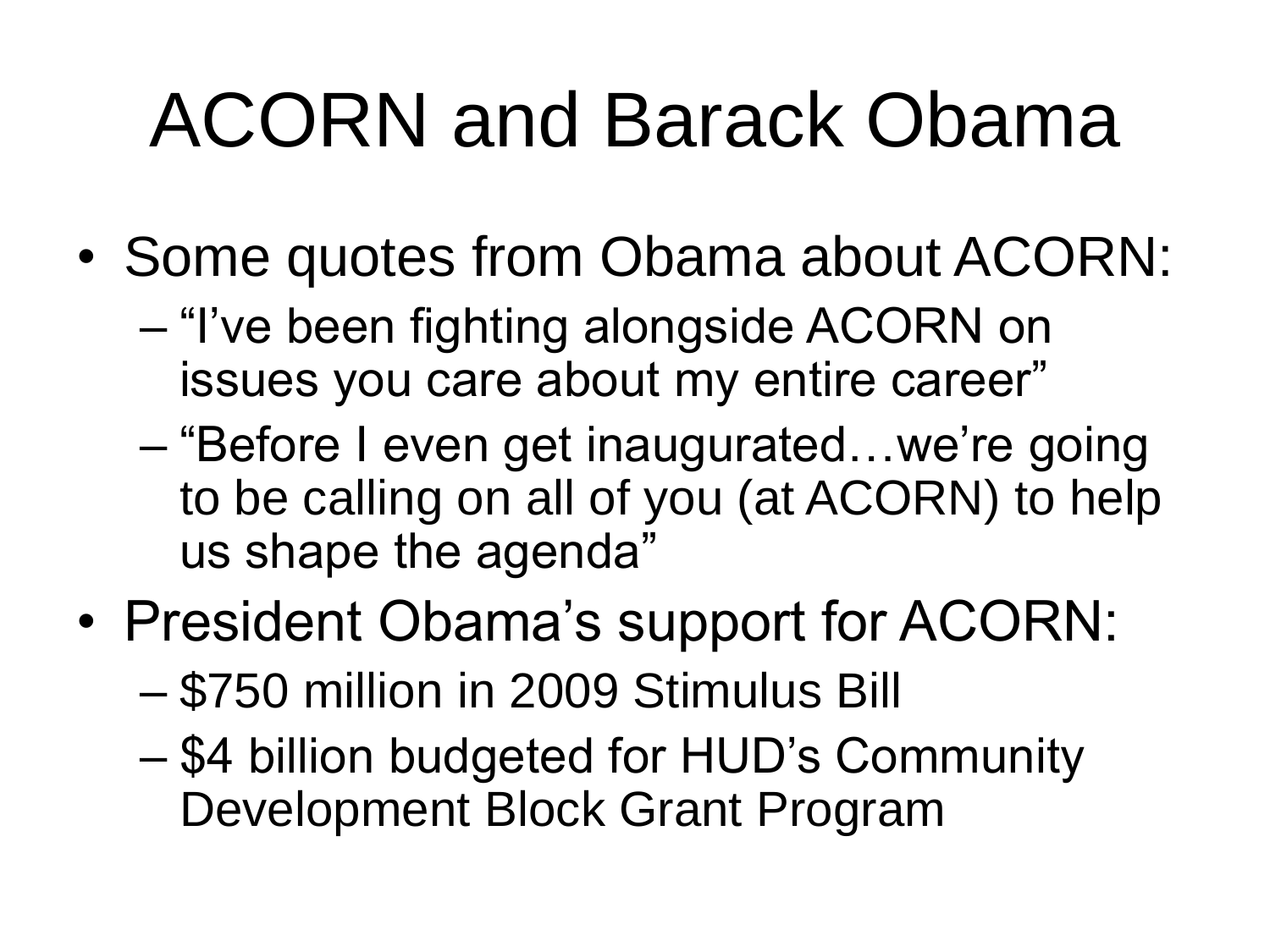### Oh, and one other quote…

• "The only involvement I've had with ACORN was I represented them alongside the U.S. Justice Department in making Illinois implement a motor voter law…"

--Barack Obama during 2008 debate

- The truth is that he had a 19-year relationship with ACORN, including:
	- As an employee (Project Vote)
	- As a trainer
	- As the head of philanthropic groups giving ACORN money
	- As an attorney for various ACORN legal initiatives
	- As a political candidate using them to help his campaigns
	- As President, using them to assist his administration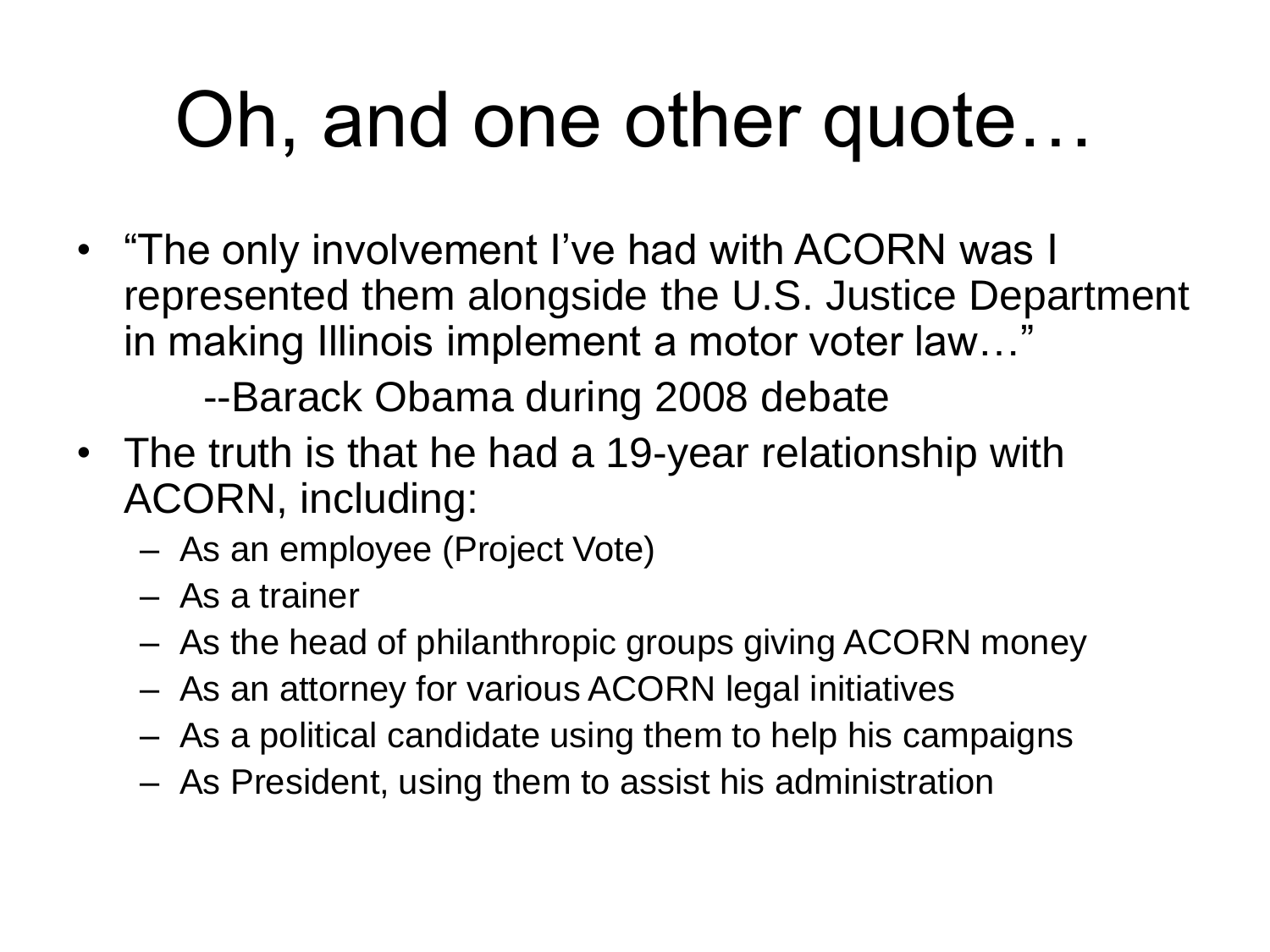### ACORN's Lawlessness

- Voter Fraud prosecutions in 14 states
- Extortion ("Muscling for the money")
	- Businesses
	- Poor people (dues)
- Dale Rathke embezzled \$948,000 from ACORN
	- Fired whistleblowers
	- Dale Rathke still works for an ACORN subsidiary
- 200 tax liens totaling \$3 million
- Penalized for unfair labor practices by NLRB
	- Fired union organizers in Dallas
- Mafia-like organization structure and tactics
	- Makes it hard to prosecute them hundreds of sub-groups
	- They are willing to sacrifice low-level employees to save the leaders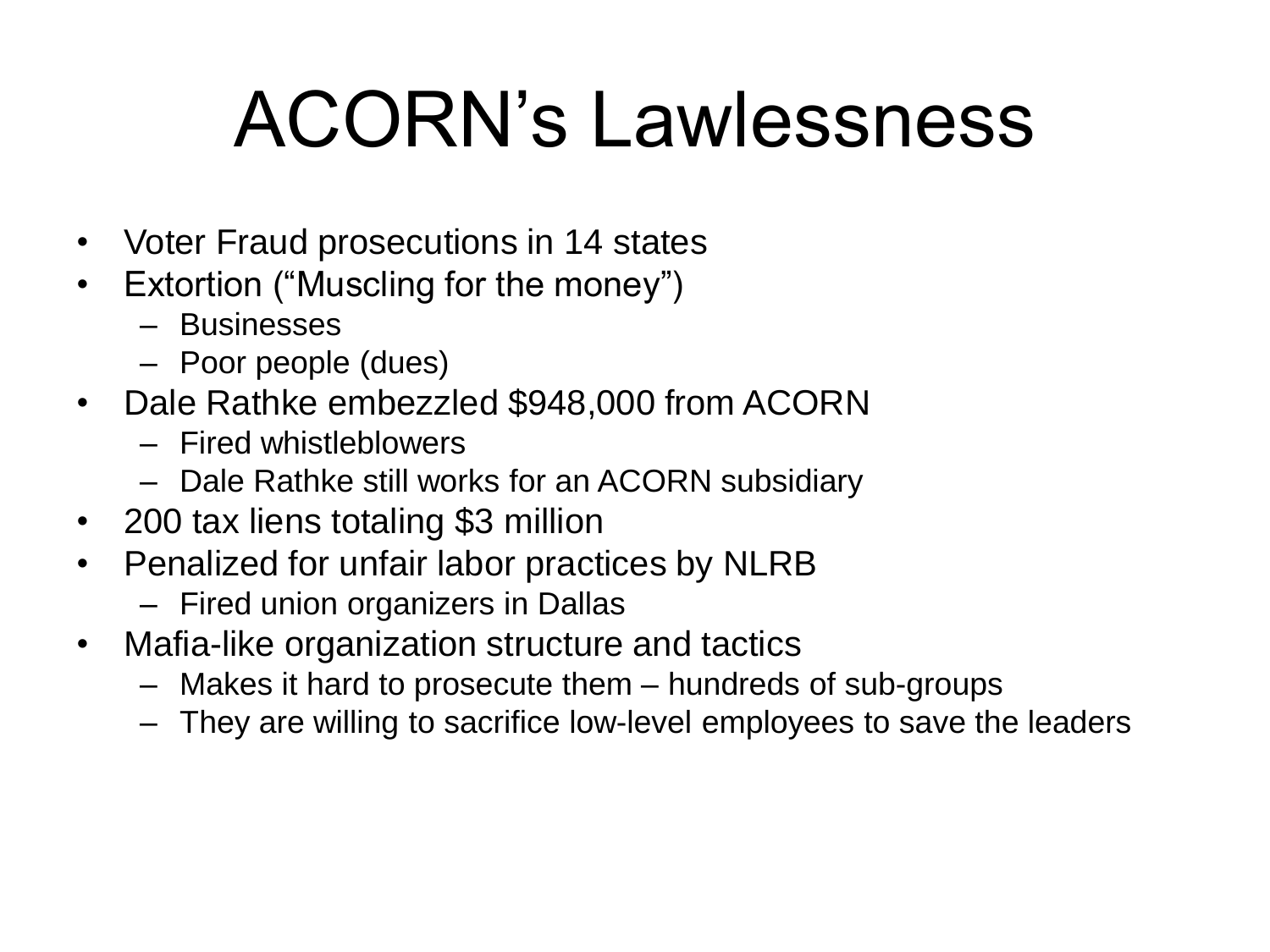### Rounding Up the Usual Suspects…

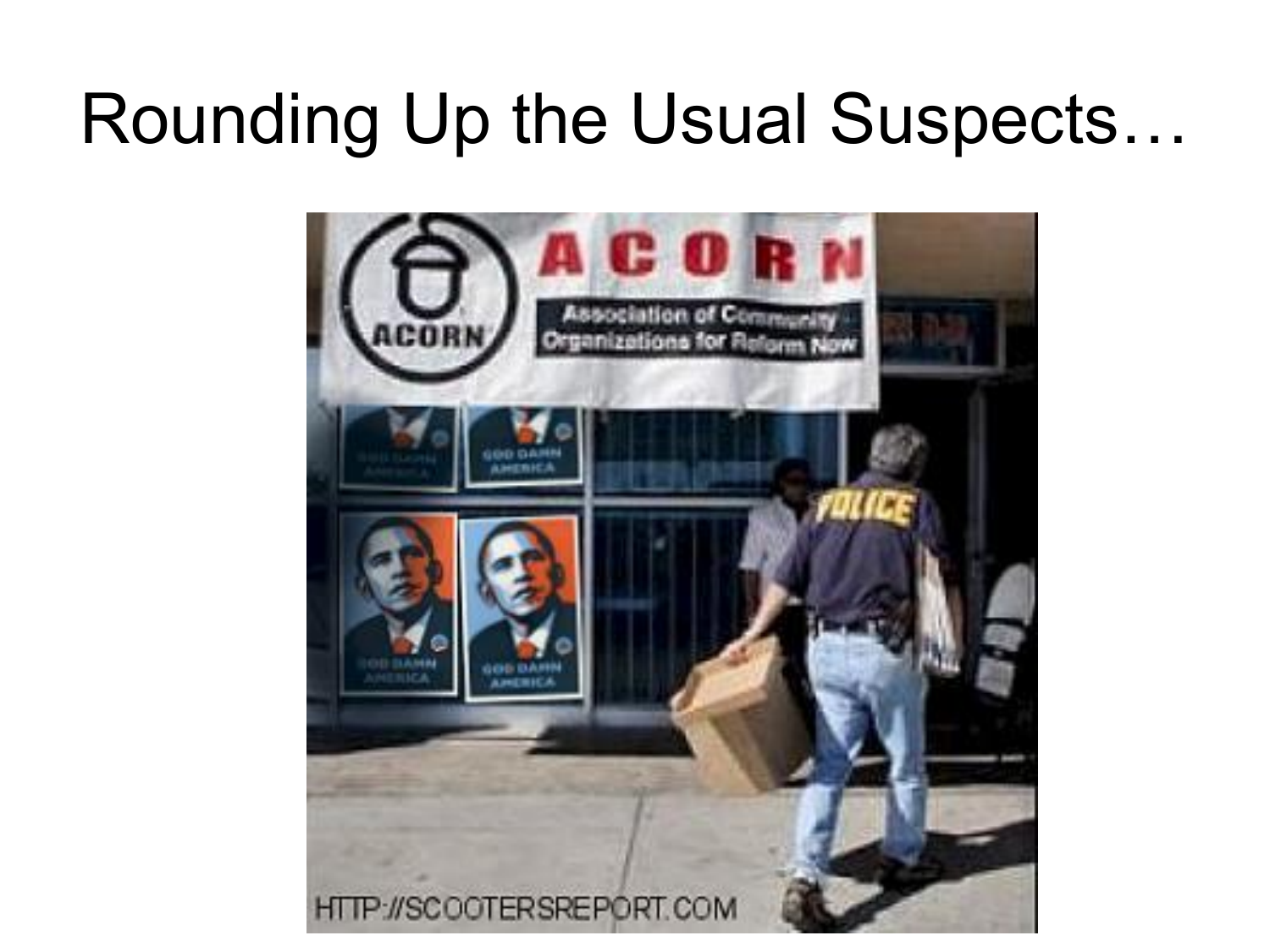# Secretary of State Project

- Joseph Stalin: "The people who cast the votes decide nothing. The people who count the votes decide everything."
- The leftists have learned that close elections can be tipped by Secretaries of State
	- Katherine Harris in Florida in 2000 (Bush-Gore)
	- Kenneth Blackwell in Ohio in 2004 (Bush-Kerry)
	- Mark Ritchie in Minnesota in 2008 (Franken)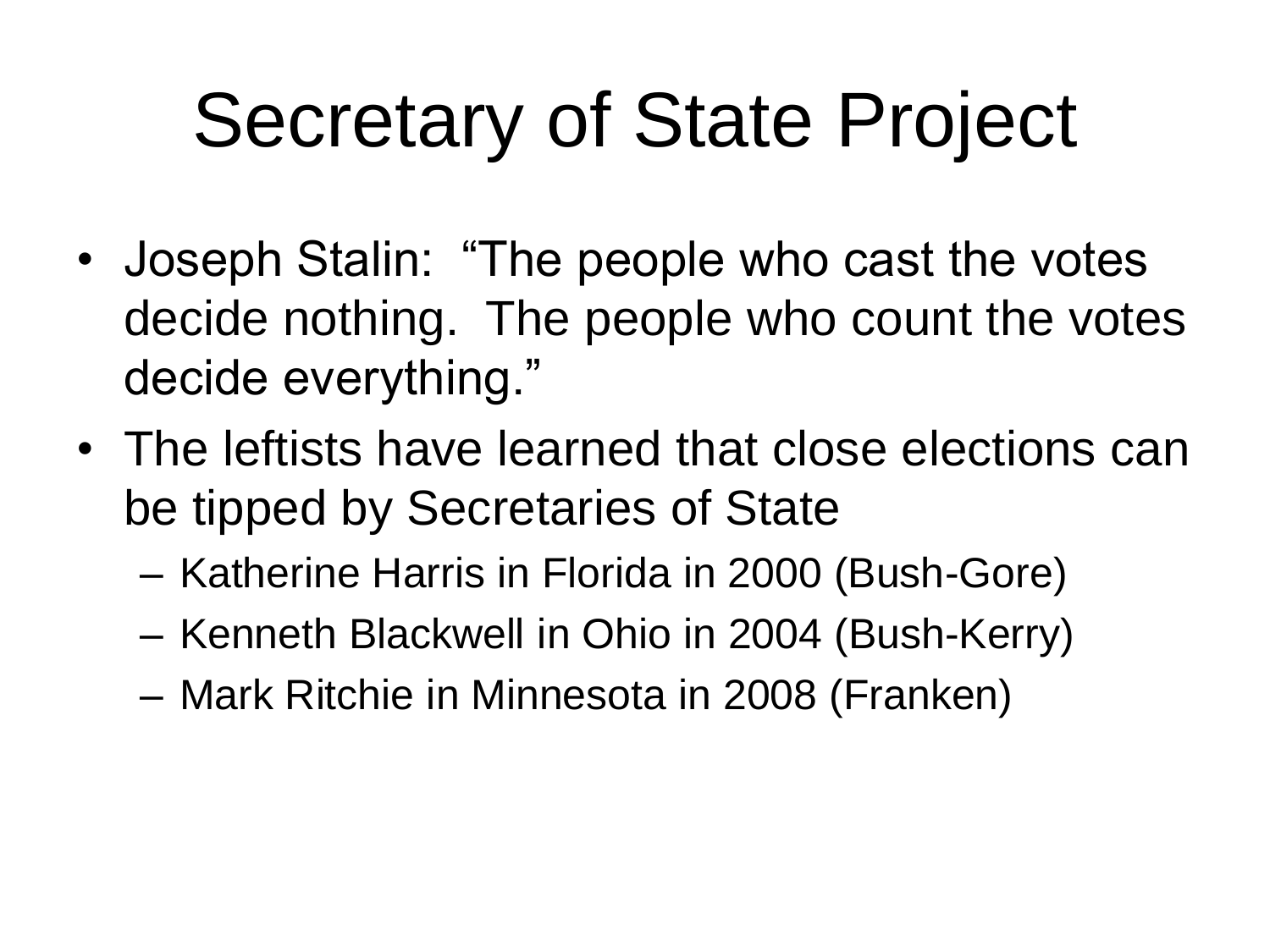# Secretary of State Project

- Soros and others are funding a Secretary of State Project
	- Contributing to campaigns of "friendly" candidates
		- Ones who will resist policing the damage done by ACORN
		- Ones who will support weakened identification requirements
	- Targeting likely battleground states to prepare for 2010 and 2012
	- So far have succeeded in 11 of 13 contests
- SoSP is a perfect complement to ACORN
	- Soros and Wade Rathke are tightly connected (SDS, Tides, SEIU)
	- Maya Wiley (daughter of NWRO founder George Wiley) worked for Soros's OSI.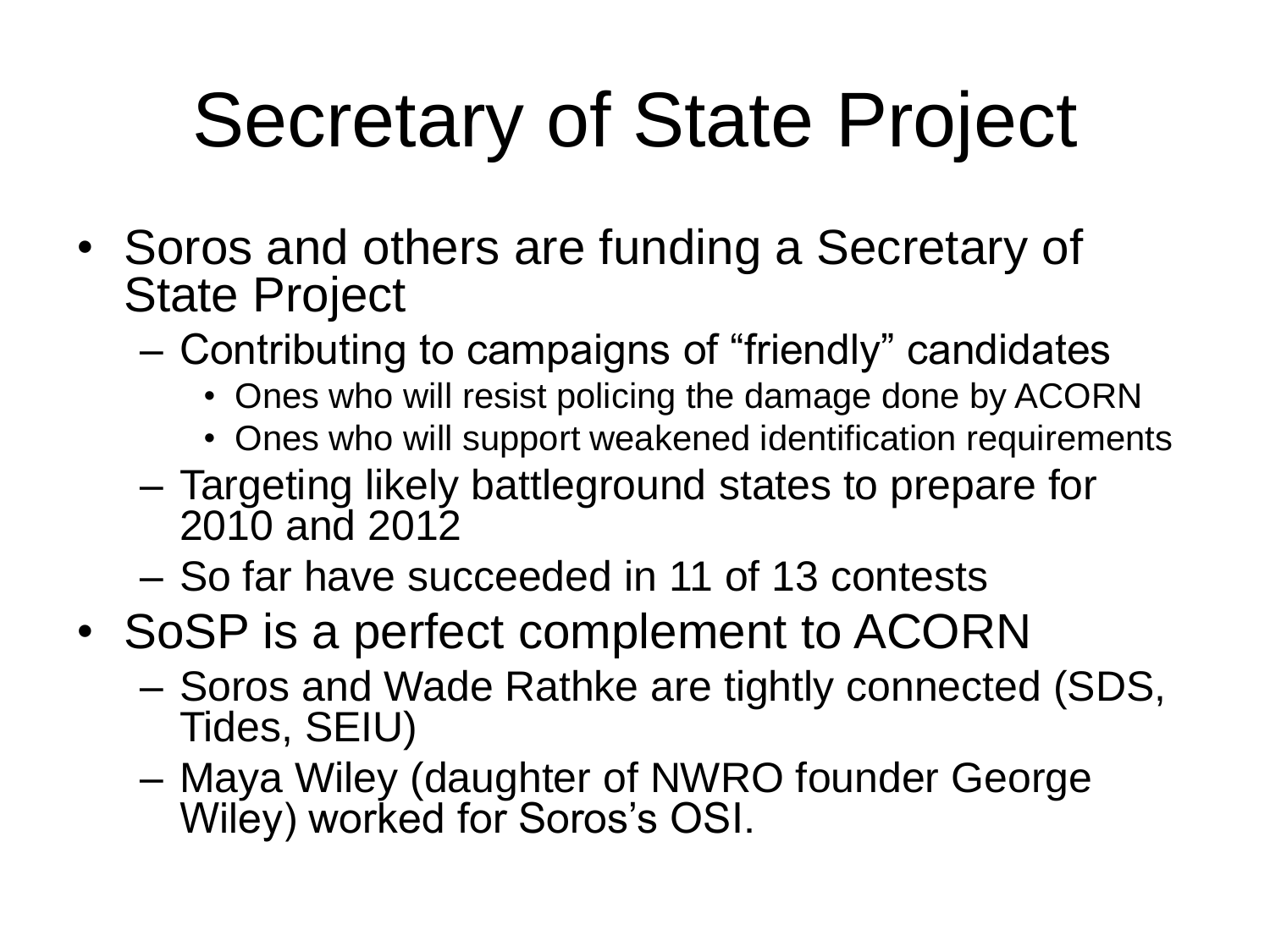# SoSP in Michigan

- The SoSP has selected Democrat Jocelyn Benson to support as SoS candidate in Michigan:
	- Lauded as an "election law scholar and community organizer"
	- Also described as "progressive"
	- She has a history of opposing proper policing of voter registration records
	- Worked for the DNC to "protect voting rights"
	- Voting rights coordinator of the Harvard Civil Rights Project
	- Supports early voting, no-reason absentee balloting in Michigan, and online registration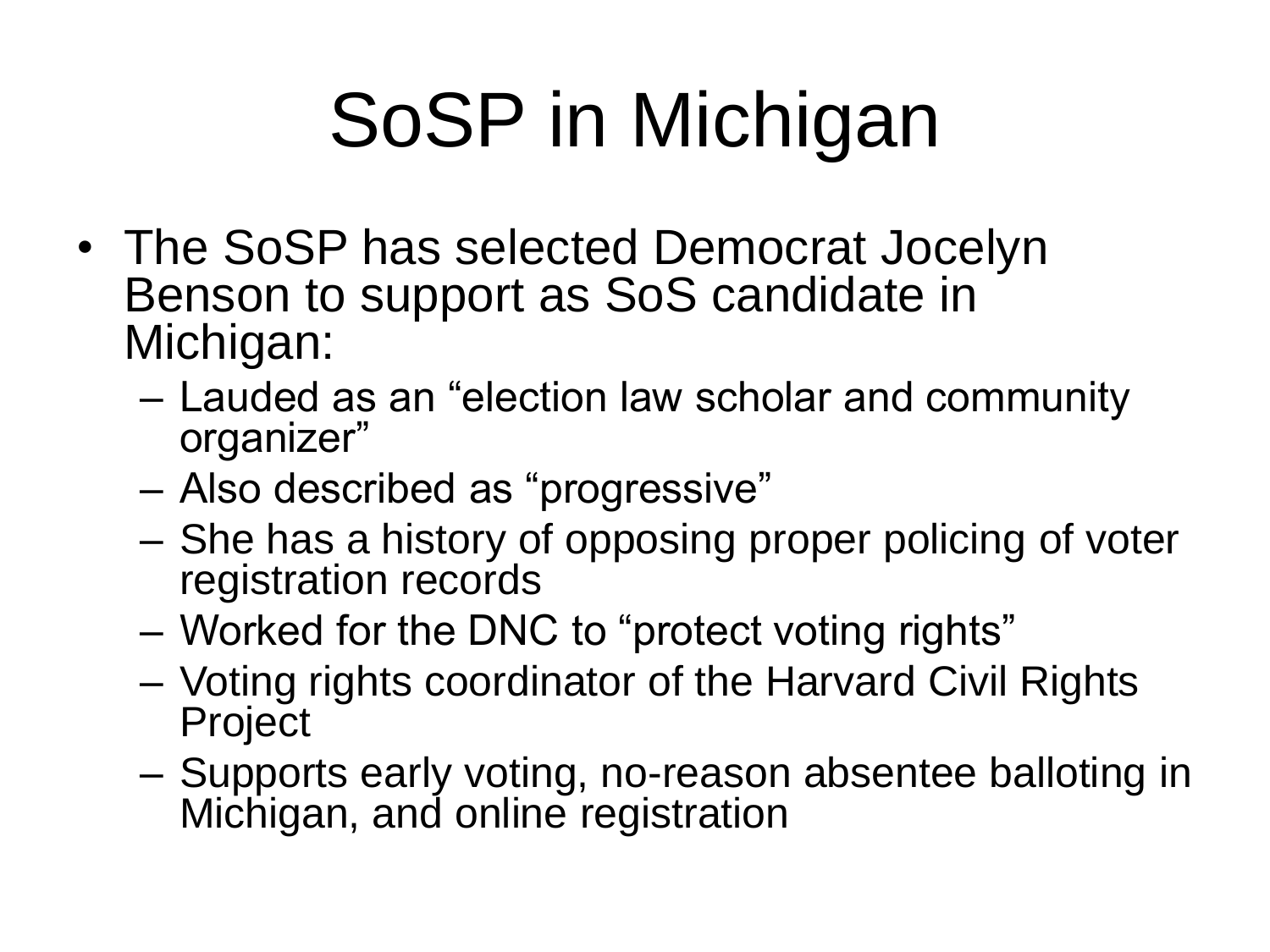# ACORN the Chameleon

- ACORN is morphing into new identities because of bad publicity:
	- ACORN International is now Community Organizations International
	- ACORN New York is now New York Communities for Change
	- ACORN California is now Alliance of Californians for Community Empowerment
	- The national organization is allegedly disbanding
	- I don't believe it there is too much money and too many people involved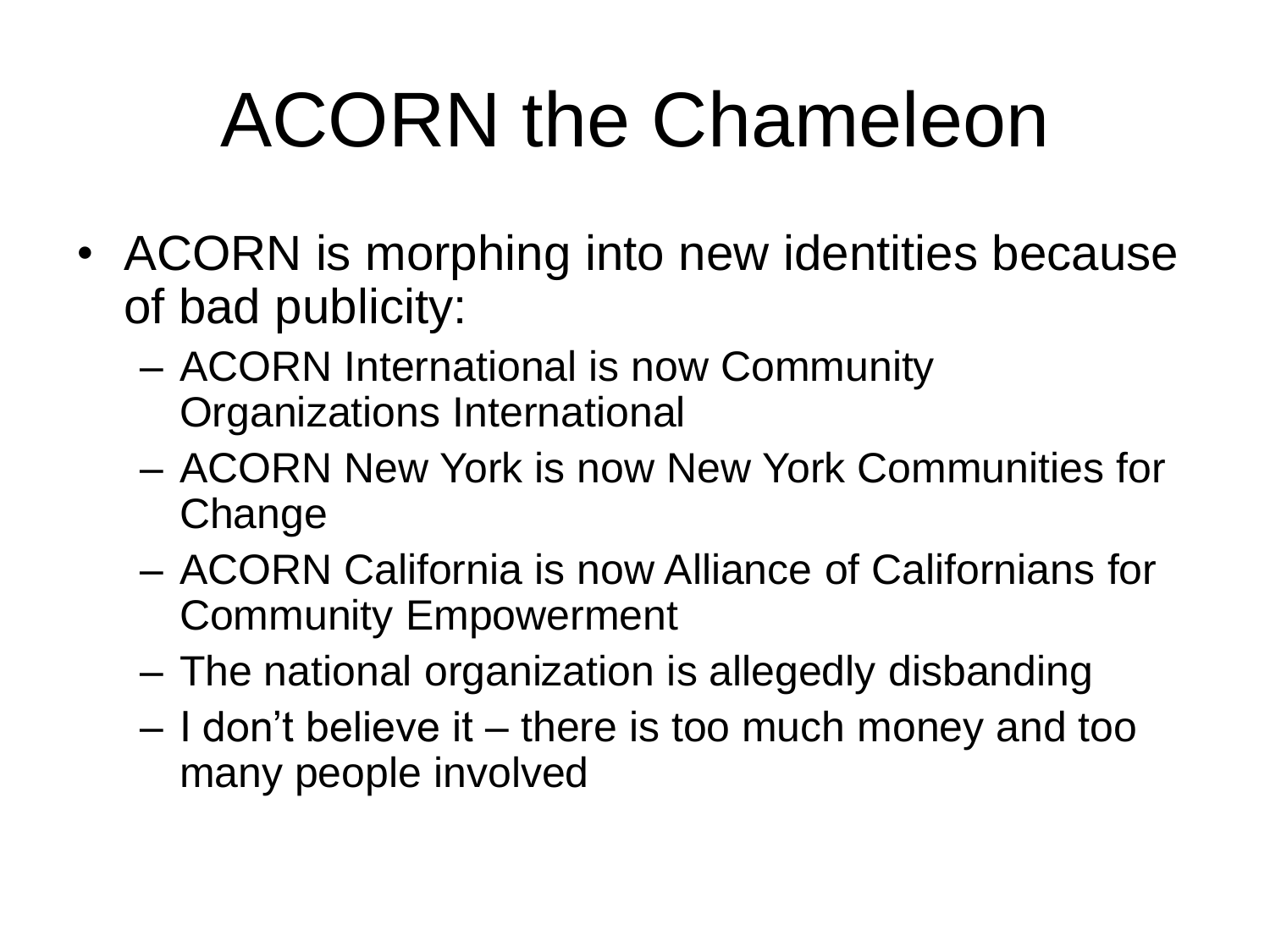# Summary

- ACORN is at war with the middle class and America
- Do you hear much of this from the mainstream media? – NY Times killed a series on ACORN before the election because "it was a game-changer" – found out Obama was involved
- Why isn't the government investigating?
	- Republicans (Darrell Issa, et al) have pushed for investigations, but they never get out of committee in the Democratically controlled Congress
	- Judiciary Chairman John Conyers said there would be no hearings because "the powers that be decided against it"
- The government did temporarily cut ACORN funding
	- However, a U.S. district court issued an injunction against this, so the OMB reinstated funding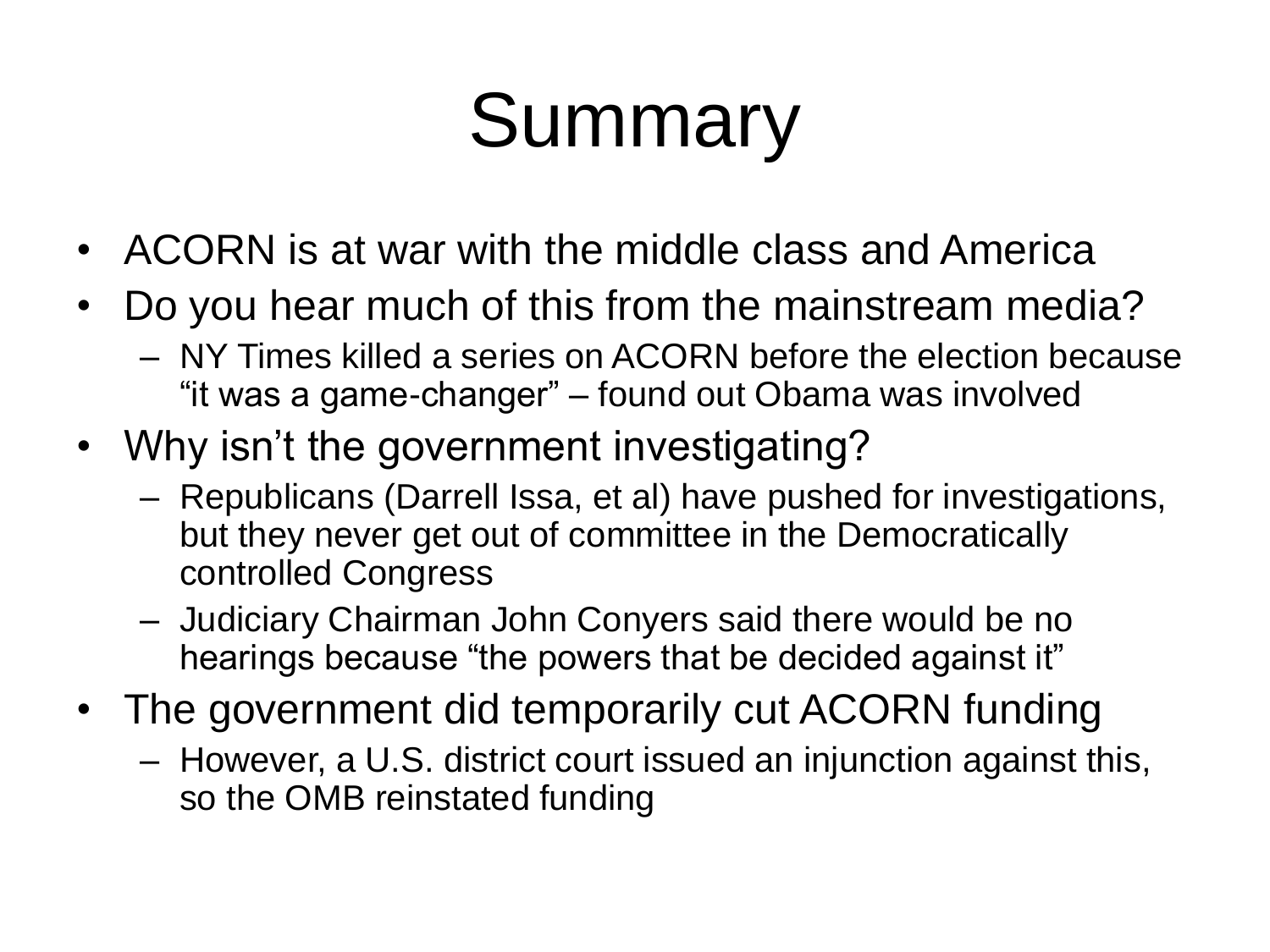### It's Time to Fight Back

![](_page_36_Picture_1.jpeg)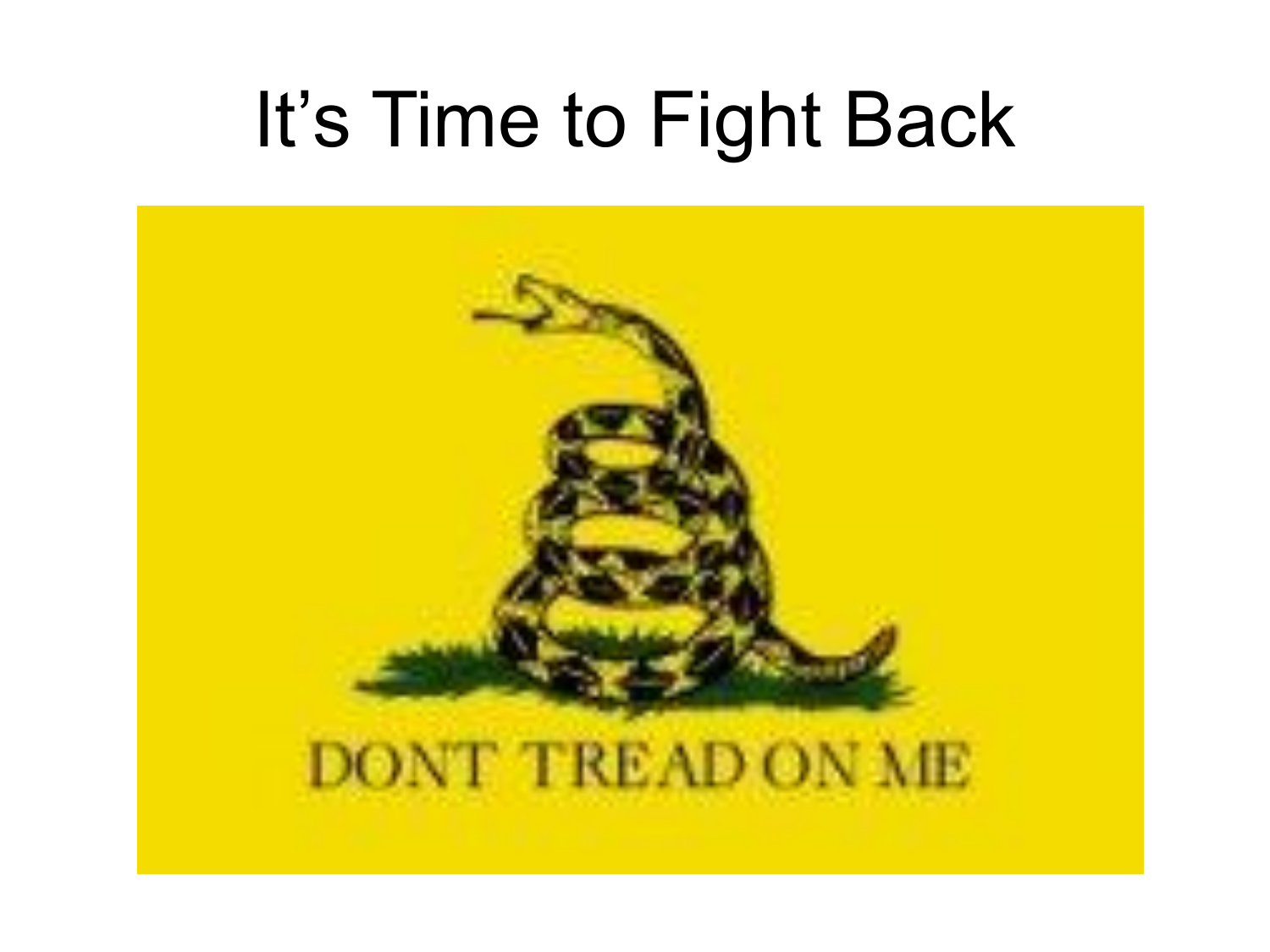# Take the Fight to Them…

- Edmund Burke: "The only thing necessary for the triumph of evil is for good men to do nothing."
- Contact your leaders:
	- Demand that all funding for ACORN be stopped
	- Demand that ACORN not be allowed to participate in federal functions (e.g., census and healthcare)
	- Demand a full investigation of ACORN
	- Demand that voter registrations be audited and purged
- Spread the word:
	- This presentation is on my website, jameskeena.com
	- The ACORN chapter of my book, "*We've Been Had"*, is also on my website
	- Feel free to e-mail the URL links to everyone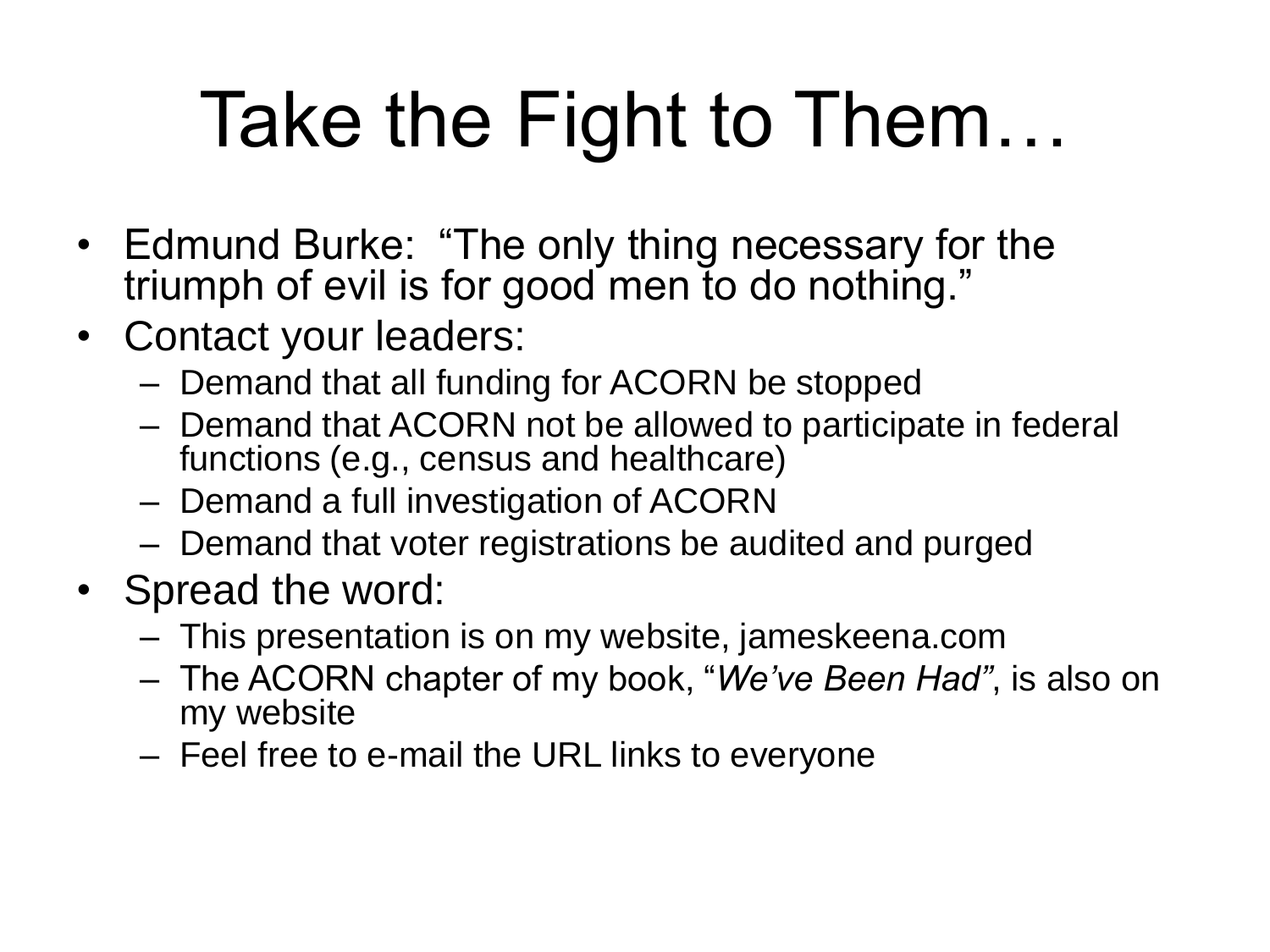### Take the Fight to Them…

- Become an activist!
	- Elections matter
	- We need to be "Force Multipliers" 10 x 10
	- Get conservative voters registered
	- Get conservative voters to the polls
	- Get involved in the local precincts to ensure integrity
	- Support a conservative Secretary of State candidate
- Run for office